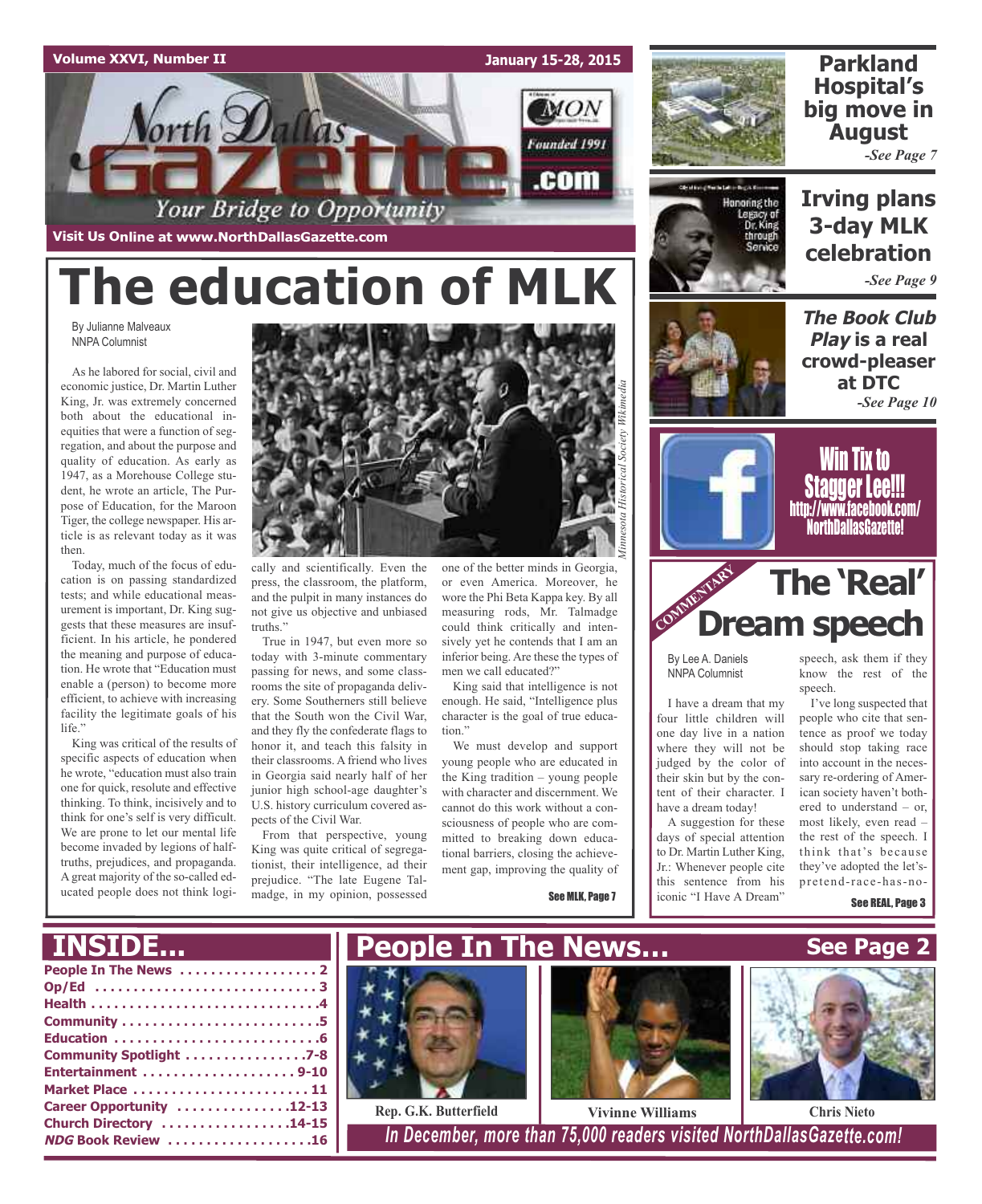### **People in the News www.NorthDallasGazette.com**

### **Rep. G.K. Butterfield**

By Benjamin F. Chavis, Jr. NNPA Columnist

Since 1971, the Congressional Black Caucus (CBC) has had many strong leaders. As the new 114th Congress of the United States begins, the CBC elected my fellow North Carolina native, Congressman G.K. Butterfield, as its new chairman. I have known the long time freedom fighter and a skillful leader for more than 45 years.

Given the numerous issues and challenges facing Black America, I predict

### **Vivinne Williams**

After leaving a bruising academic career, at the height of the recession, Vivinne Williams was depressed (on Zoloft) and burned-out.

The daily practice of yoga & meditation helped her to survive the stress of work-place bullying & subsequent long-term unemployment.

Now, Williams is utilizing her background to provide support for both uberbusy, stressed New Yorkers and their kids-- with yoga, stress management & massage at the office or at



that the CBC under Butterfield's leadership, the CB will become reinvigorated. It was surprising to hear G.K. say upon being sworn it: "My leadership of this Caucus will be influenced by my experiences growing

up in a segregated South. Jim Clyburn often says that, 'We are the sum total of our experiences' and that is so true. My life's experiences are similar to many of my colleagues. We saw racism at its worst."

Butterfield is from Wilson, N.C., about 65 miles southwest of my hometown of Oxford. In the 1960s, I frequently traveled to Wilson to meet with Milton Fitch, the Southern Christian Leadership Conference (SCLC) state field coordinator. Fitch and SCLC state field director Golden Frinks were two of my mentors during that period.

So when G.K. Butterfield

what I could start with no money," she says. She had taken up blogging while depressed, wanting more readers she studied search engine optimization and got

Now living on a friends' sofa and working with a 10 year old laptop, she crafted her company's website and used those skills to help her

According to Williams, "I can't afford to advertise but I've worked really hard to get the website to show up for words potential customer's might use."

good at it.

website rank well.

says that he is going the lead the CBC in a manner that will be influenced by his experiences growing up in the segregated South, that is assurance that the CBC will be at the vanguard of the fight for freedom, justice and equality under Butterfield's watch.

It will be an interesting tenure. The CBC has 46 members from 22 states, the District of Columbia and the Virgin Islands, the largest CBC delegation in its 44-year history. Will the increased size translate into increased legislative clout? While we can't definitively answer that question yet, there certainly will be

tions offering wellness on demand, Williams auditions each teachers or therapist.

"Just having a license or certification isn't enough," I personally audition the wellness providers that I send out," Williams adds.

KIDS YOGA: "In addition to being certified kids yoga teachers, our team also have education backgrounds; some have worked with special needs kids extensively.

Yoga is becoming a popular consideration for children because the benefits it offers includes providing them with a healthy way to express their feelings and learn to control their emotions. Students who struggle with test anxiety benefit from the discipline of yoga as well.

As he made clear, Black lives do matter. All lives

higher expectations of the CBC, even in a Republicancontrolled House and Sen-

Butterfield correctly declared that Black America is in a state of emergency. "For many Black Americans, they are not even close to realizing the American dream," he explained. "Depending on where they live, an economic depression hangs over their head, and it is burdening their potential and the potential of their children. Black America is in a state of emergency today as it was at the turn of the century!"

ate.

According to the CDC, the "Number of ambulatory care visits (to physician offices, hospital outpatient and emergency departments) with attention deficit disorder as primary diagnosis: 9.0 million." (average annual, 2009-2010.)

With such an apparent rise in kids with autism and ADD/ADHD, Namaste Concierge feels that yoga based practices can help kids.

"I've taught college students mindfulness myself, matter. Although there has been progress in the United States during the past 50 years towards racial justice, racial injustice and inequality still persist. As Congressman Butterfield noted when he was sworn in:

• Twenty-five percent of Black households live below the poverty line, compared to 8 percent for White households;

• One out of three Black children lives in poverty;

• African Americans are twice as likely as Whites to be unemployed;

• African Americans earn \$13,000 less per year than

See BUTTERFIELD, Page 13

and the results are amazing," according to Williams.

Social responsibility is a built in factor for this fledgling company- the company will channel a percentage of profits to organizations serving underprivileged populations.

Williams has been featured in *Self*, *Yoga Journal* and *Essence* magazines.

After a brutal stint in academia, she resumed her previous career as a yoga and mindfulness meditation teacher in NYC. Her focus now is on supporting busy career-driven New Yorkers to thrive under pressure.

### **Chris Nieto**

The Arthritis Foundation South Central Region announced the recent addition of Chris Nieto, Regional Community Leadership Board Member, to its national board of directors. The announcement was made by Margaret Jackson, Chairman of the Board of the Arthritis Foundation South Central Region. The Arthritis Foundation South Central Region serves those living with arthritis, including 4 million Texans, 820,000 Oklahomans and 372,000 people in New Mexico.

Nieto became involved with the Arthritis Foundation following his daughter's diagnosis with Juve-



home. Some specialties for kids: Hip Hop and Mindfulness and her brand of Deskside Stretch (Yoga in clothes!) for corporate

"I struggled to figure out

types.

nile Arthritis at the age of 9 months old. His family credits the Foundation with helping them with vital arthritis resources and connecting them to other families of children with arthritis.

Since joining the South Central Region Board of Directors in 2012, Chris has been an outspoken champion of people living with arthritis and has advocated on their behalf across the region and on Capitol Hill.

ADULT WELLNESS: Unlike some big corpora-

As president of Qobe Group, Nieto has provided professional and leadership training experiences throughout the United States for nearly 20 years. His passion is creating interactive and engaging environments for people to discover their natural talents, identify growth opportunities, and amplify their skills to have a greater impact in their personal and professional lives.

Nieto formed Qobe Group, a company that develops platforms to advance human capital within organizations, companies, and

communities. His emphasis through Qobe has always been to identify opportunities for growth versus focusing only on problems or challenges. This ensures that training initiatives are designed to make learning and development meaningful.

"We are honored to welcome Chris as our new board member to the Arthritis Foundation," said Jackson. He has demonstrated unwavering support for the Arthritis Foundation's mission, he will provide dynamic leadership for our organization. Chris will also bring a fresh regional perspective to the national board, as well be a voice for children and families with



*2 | January 15-28, 2015 | North Dallas Gazette*

*For the 411 in the community, go to www.northdallasgazette.com*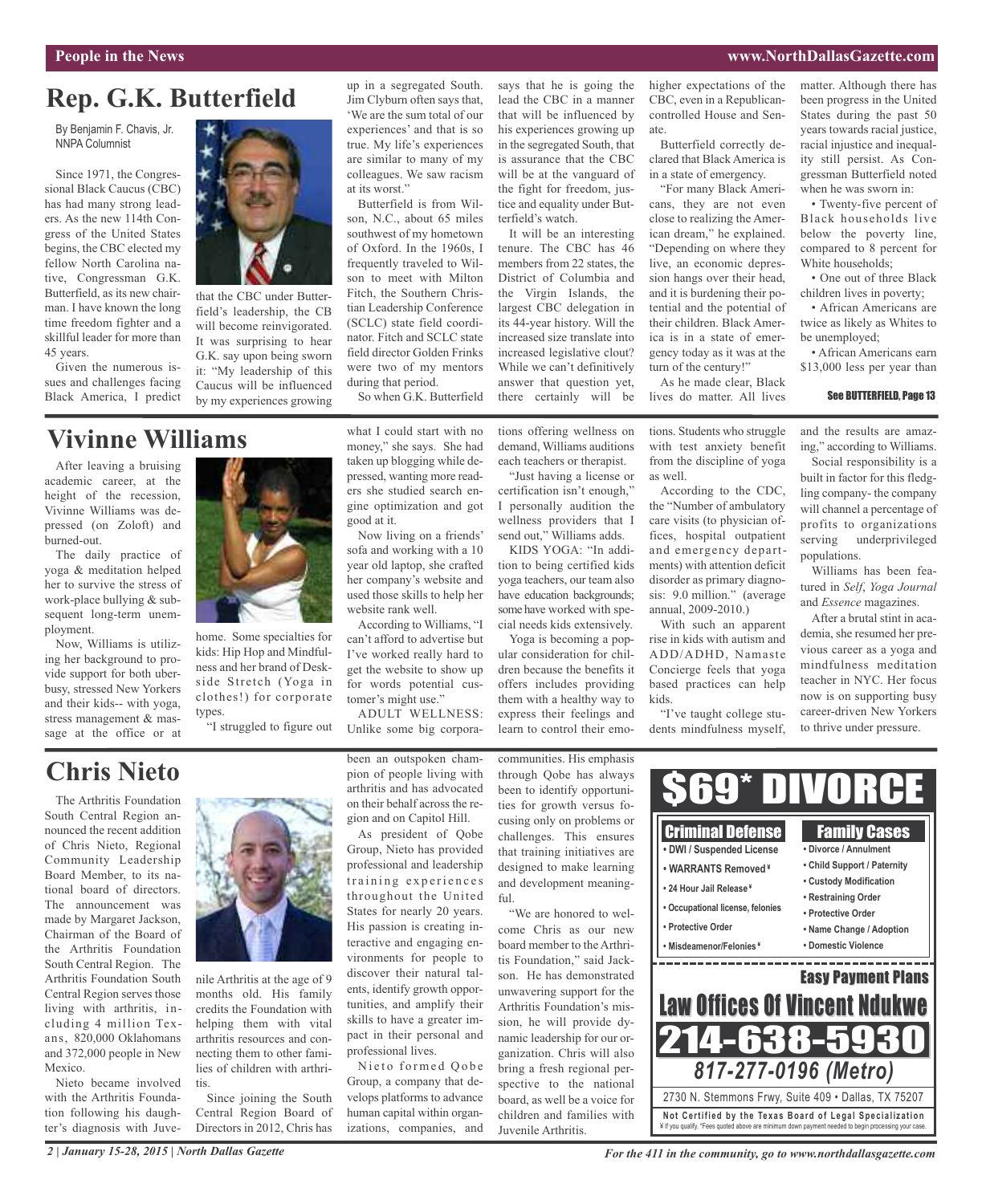### **www.NorthDallasGazette.com Op-Ed**



*unsolicited material and reserves the right to edit and make appropriate revisions.*

### *"Do what you say you are going to do ... when you say you are going to do it."*

**Publisher's Office:** publisher@northdallasgazette.com

**Sales Department:** marketing@northdallasgazette.com

**Editorial Department:**

editor@northdallasgazette.com

### **Online:**

www.NorthDallasGazette.com www.twitter.com/NDGEditor www.facebook.com/NorthDallasGazette www.pinterest.com/NDallasGazette

### STAFF

**Chairman Emeritus** *Jim Bochum 1933 – 2009*

**Published By** *Minority Opportunity News, Inc.*

> **Web Master** *Todd Jones*

**Special Projects Manager** *Edward Dewayne "Preacher Boy" Gibson, Jr. James C. Allen*

**Community Marketing** *Nina Garcia*

**Religious/ Marketing Editor** *Shirley Demus Tarpley*

#### **Advisory Board:**

*John Dudley Myrtle Hightower Fred Moses Annie Dickson Cecil Starks Willie Wattley Coty Rodriguez-Anderson B. J. Williams Denise Upchurch Barbara Simpkins, ADVISORY BOARD SECRETARY*

**VP of Digital Marketing and Entertainment**

*Jessica Brewer*

**Editor** *Ruth Ferguson*

**Contributing Writers** *Jackie Hardy Ivy N. McQuain Terri Schlichenmeyer Nicole Scott*

### **Editorial Writers** *Ivy N. McQuain*

*Tamarind Phinisee*

*Ruth Ferguson Nicole Scott*

**Production** *David Wilfong*

#### **Advisory Board Committees:**

*Public Relations Planning and Implementation* Cecil Starks, CHAIRPERSON

*Business Growth Referral* John Dudley, CHAIRPERSON

*Program Policy Development* Annie Dickson, CHAIRPER

*Quality Assurance* Myrtle Hightower, CHAIRPERSON Coty Rodriguez

*The North Dallas Gazette, formerly Minority Opportunity News, was founded in July 1991, by Mr.Jim Bochum and Mr.Thurman R. Jones. North Dallas Gazette is a wholly owned subsidairy of Minority Oppotunity News, Inc.*

### **Is Obama trying to kill Black colleges?**

ernment pick up the tab for a worthy student's first two years of community college is a case in point. Without a doubt, a move toward free, universal higher education is an excellent decision. But if the president had consulted the major organizations representing HBCUs, he would have heard suggestions on how to tweak his proposal so that it would not needlessly harm Black colleges, which

it is certain to do.

The amended Higher Education Act of 1965 defines an HBCU as: "…any historically black college or university that was established prior to 1964, whose principal mission was, and is, the education of black Americans, and that is accredited by a nationally recognized

By George E. Curry NNPA Columnist

Is Barack Obama, the nation's first African American president, trying to kill Historically Black Colleges and Universities?

If he's not, he's going to have a difficult time convincing HBCU presidents, trustees and alumni. Surprisingly, Obama has become their worst nightmare. Neither Obama, the First

Lady, the Secretary of Education or the president's closest advisers attended an HBCU and, consequently, are tone death in recognizing what is broadly viewed as sound policy can inadvertently harm our nation's HBCUs.

President Obama's proposal that the federal gov-

### **REAL,** continued from Page <sup>1</sup>

meaning stance conservatives have been pushing for the last  $30$  years – ever since losing their all-out effort to defeat the movement for the King national holiday.

So when people refer to that sentence, ask them to explain King's also saying to the throng, "I am not unmindful that some of you have come here out of great trials and tribulations. Some of you have come fresh from narrow jail cells. And some of you have come from areas where your quest for freedom left you battered by the storms of persecution and staggered by the winds of police brutality."

Or, ask them to explain his reminding America "of the fierce urgency of Now … It would be fatal for the nation to overlook the urgency of the moment. … The whirlwinds of revolt will continue to shake the foundations of our nation until the bright day of justice emerges."

Those are just two of the extraordinary passages in what is a wonderfully complex sermon, full of hiddenin-plain-sight demands and

warnings along with its call to our better selves. They and other passages illuminate the true meaning of its most famous sentence – a meaning underscored by the three "dreams" that immediately precede it and the

one immediately after it. Before mentioning his children, King declares that "I have a dream that one day this nation will rise up and live out the true meaning of its creed: 'We hold these truths to be self-evident, that all men are created equal."

He follows this with a "dream" that "one day on the red hills of Georgia, the sons of former slaves and the sons of former slaveowners will be able to sit down together at the table of brotherhood," and another that "even the state of Mississippi, a state sweltering with the heat of injustice, sweltering with the heat of oppression, will be transformed into an oasis of freedom and justice."

And then, after he speaks of his children, he says, "I have a dream that one day, down in Alabama, with its vicious racists, with its governor having his lips dripaccrediting agency or association determined by the Secretary [of Education] to be a reliable authority as to the quality of training offered or is, according to such an agency or association, making reasonable progress toward accreditation."

HBCUs enroll only 3 percent of college students yet are responsible for nearly 20 percent of all bachelor degrees awarded to African Americans. In some fields, the figures are significantly higher.

President Obama noted, "America thrived in the 20th century in large part because we had the most educated workforce in the world. But other nations have matched or exceeded the secret to our success."

And the U.S. can't afford to lose the valuable contributions of HBCUs.

HBCUs compete directly with community colleges. Both enroll students who may need some additional tutoring or training before they are college ready. More importantly, students who enroll in community colleges and HBCUs are in dire need of financial assistance. If you make the first two years of college free to community college students – and not to HBCUs – you don't have to be a rocket or social scientist to see that Black colleges will come out the losers.

And the bleeding doesn't stop there.

If and when community college students decide to See HBCU Page 16

ping with the words of 'interposition' and 'nullification' – one day right there in Alabama little Black boys and Black girls will be able to join hands with little White boys and White girls as sisters and brothers."

In other words, King places his dream for all children squarely within the necessity of reforming three states with long histories of horrific state-sponsored and state-aided-and-abetted murders, beatings and other forms of violence that targeted Black children as well as adults.

He uses children as the focus of his dreams not only because children are born without prejudice and fear, but also because their being "able to join hands" at "the table of brotherhood" could only occur with their parents' acceptance of racial equality. Here, King was speaking directly to ordinary White southerners. Come, he said, for our children's sake, let us recognize our common humanity.

The White South of 1963 answered two weeks later. On September 15, 1963, members of the Birmingham KKK cell dynamited the Sixteenth Baptist Church just after its Sunday

School services had ended, killing four girls – Addie Mae Collins, 14, Denise McNair, 11, Carole Robertson, 14, and Cynthia Wesley, 14 – and wounding 20 others. In the maelstrom that enveloped the city that day, two Black teenaged boys who were not members of the church were shot to death. Virgil Ware, 13 was killed by two White male teenagers. Johnny Robinson, 16, was shot in the back of the head by a state police officer. The Black freedom strug-

gle in the South went on.

So, this Martin Luther King, Jr. Day, when people only reference the Dream Speech's "the content of their character" line and let it go at that, you'll know they're just whistling "Dixie."

*Lee A. Daniels is a longtime journalist based in New York City. His essay, "Martin Luther King, Jr.: The Great Provocateur," appears in Africa's Peacemakers: Nobel Peace Laureates of African Descent (2014), published by Zed Books. His new collection of columns, Race Forward: Facing America's Racial Divide in 2014, is available here on amazon.com.*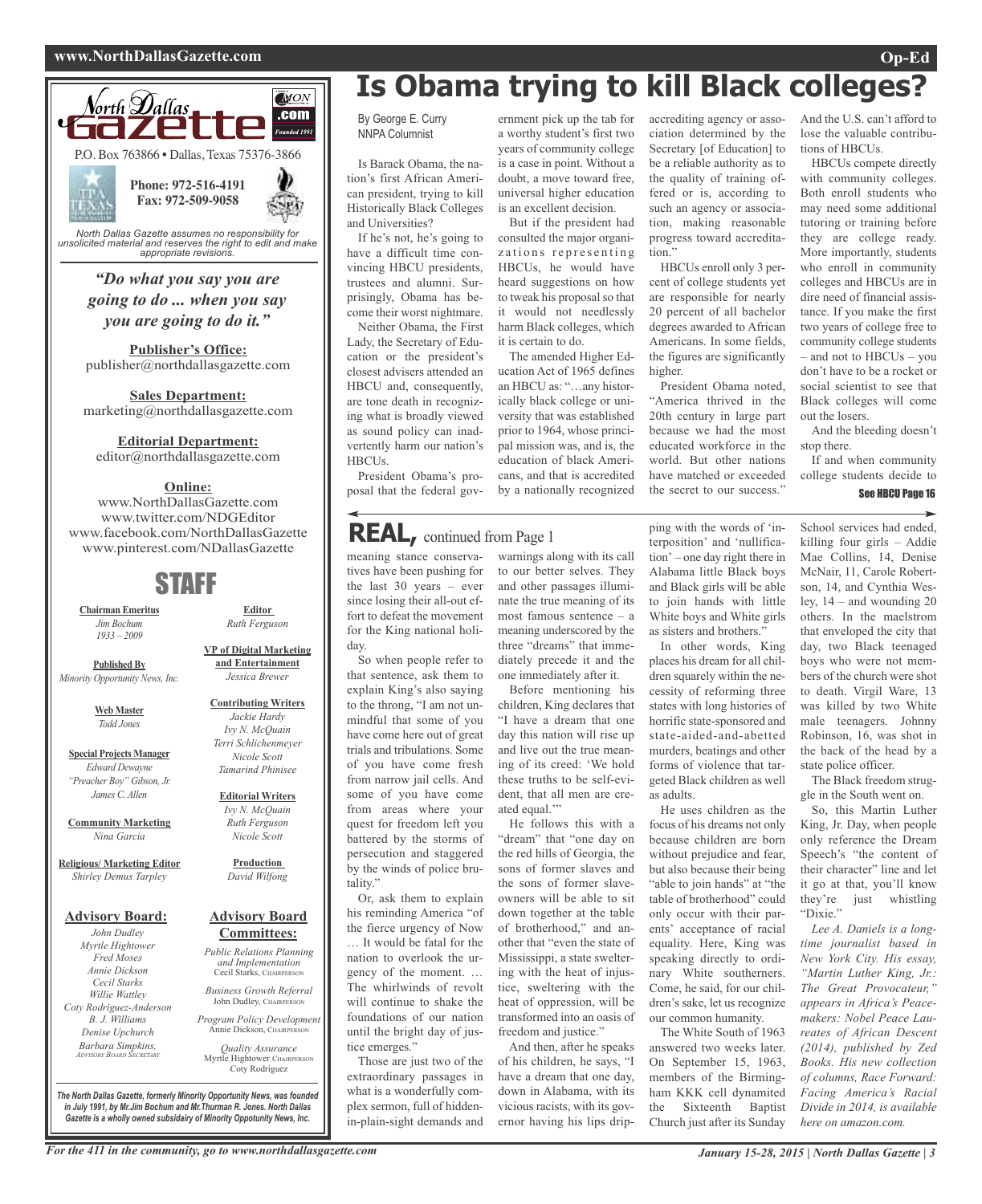### **Health www.NorthDallasGazette.com**

# **Health enrollment numbers up for 2015**

By Stacy M. Brown Special to the NNPA from *The Washington Informer*

The first detailed analysis of enrollment into the Affordable Care Act – or Obamacare – has yielded good news, particularly for those who may require financial assistance.

Officials at the Department of Health and Human Services in Southwest said 87 percent of those who selected 2015 plans through HealthCare.gov in the first month of open enrollment have received financial assistance to lower their monthly premiums.

"We're pleased that nationwide, millions of people signed up for Marketplace coverage starting January 1. The vast majority were able to lower their costs even



further by getting tax credits, making a difference in the bottom lines of so many families," Department of Health and Human Services Secretary Sylvia M. Burwell said.

The 87 percent of individuals determined eligible for financial assistance to lower their monthly premiums counts as an improve-

ment over the 80 percent of enrollees who selected plans during a similar period last year.

Additionally, more than 4 million people in both the state and federal Marketplaces signed up for the first time or re-enrolled in coverage for 2015 during the first month of open enrollment. Burwell said the numbers include more than 3.4 million people who selected a plan in the 37 states that are using the HealthCare.gov platform for 2015 and more than 600,000 consumers who selected plans in the 14 states that are operating their own Marketplace platform for 2015.

The report also includes data for areas such as the District of Columbia, which use their own Marketplace platforms.

The report also revealed that the number of young adults signing up for coverage under the law remains low. Insurers rely on young people, who are generally healthier, to keep overall premiums low by offsetting the cost of older, sicker enrollees.

Last year, 23 percent of those who enrolled during the same time frame were adults age 18 to 34. This year during the first month, the number stands at 24 percent or "way below" where it needs to be, Robert Laszewski, president of Health Policy and Strategy Associates LLC, told the Wall Street Journal.

"We need to get the young invincibles showing up to this," Laszewski said.

Almost 60 percent of those who enrolled in new health care coverage between Nov. 15 and Dec. 15 were women, which women's groups greeted as promising news.

"For women, the Affordable Care Act means … greater peace of mind," said Cecile Richards, president of Planned Parenthood Federation of America.

In total, from November 15 to December 26, nearly 6.5 million consumers selected a plan or were automatically re-enrolled in health plans under Obamacare.

When the new law was rolled out in 2013, many cited its effect on college students, self-employed workers, small businesses, veterans and individuals with pre-existing medical conditions.

Further, officials at the Department of Health and Human Services said, because of the new law, the 92 percent of Washington, D.C. residents who already had insurance would now have more choices and stronger coverage.

For the 8 percent who do not or for District families and small businesses who buy their coverage but aren't happy with it, promises of new options had arrived.

### **Ebola hotspots ebb and flow as fight continues**

By Barrington M. Salmon Special to the NNPA from *The Washington Informer*

Ebola may have fallen off America's radar, but the virus continues to devastate communities in three affected West African countries.

Since March, according to World Health Organiza-

tion officials, key numbers are going down in some areas, but the epidemic continues to rage in western sections of Sierra Leone. United Nations Secretary-General Ban Ki-Moon led a delegation to Liberia, Sierra Leone, Guinea and Mali, all countries affected by the hemorrhagic fever. Others on the mission include WHO

Secretary-General Dr. Margaret Chan; Dr. David Nabarro, the UN's Ebola coordinator; and Anthony Banbury, who runs the UN Mission for Ebola Emergency Response, UN-MEER.

The Ebola epidemic, which erupted in Guinea in December 2013, has killed more than 7,300 and af-

fected more than 18,000 people in total, WHO officials said.

"The key numbers are going down in some areas. We're making progress by dealing with the epidemic district-by-district and section-by-section," said WHO spokesman Daniel Epstein. "Areas have been divided

and segmented, and we have dozens of outbreaks being handled by separate teams. We're also making sure we have adequate burial teams.

"In a sense, things have improved. The epidemic's numbers have gone down in Liberia. But cases are increasing slightly in Guinea

and markedly in Sierra Leone. We found a new surge in western Sierra Leone. Sierra Leone has surpassed Liberia in terms of numbers. Part of it is that they're lacking what they need, but people in remote western areas didn't recog-

See EBOLA, Page 11

**INJURED IN AN ACCIDENT?** Let Us Get You The Help & Money You Deserve

Auto Accidents 18 Wheeler Wrecks

Slip & Fall

# (214) 749-0040

We Also Handle Criminal Defense & Wills and Probate

Gina Smith & Associates 2141749-0040



**Free Paisonol Injury** Consultation



4 January 15-28, 2015 | North Dallas Gazette State State of Two For the 411 in the community, go to www.northdallasgazette.com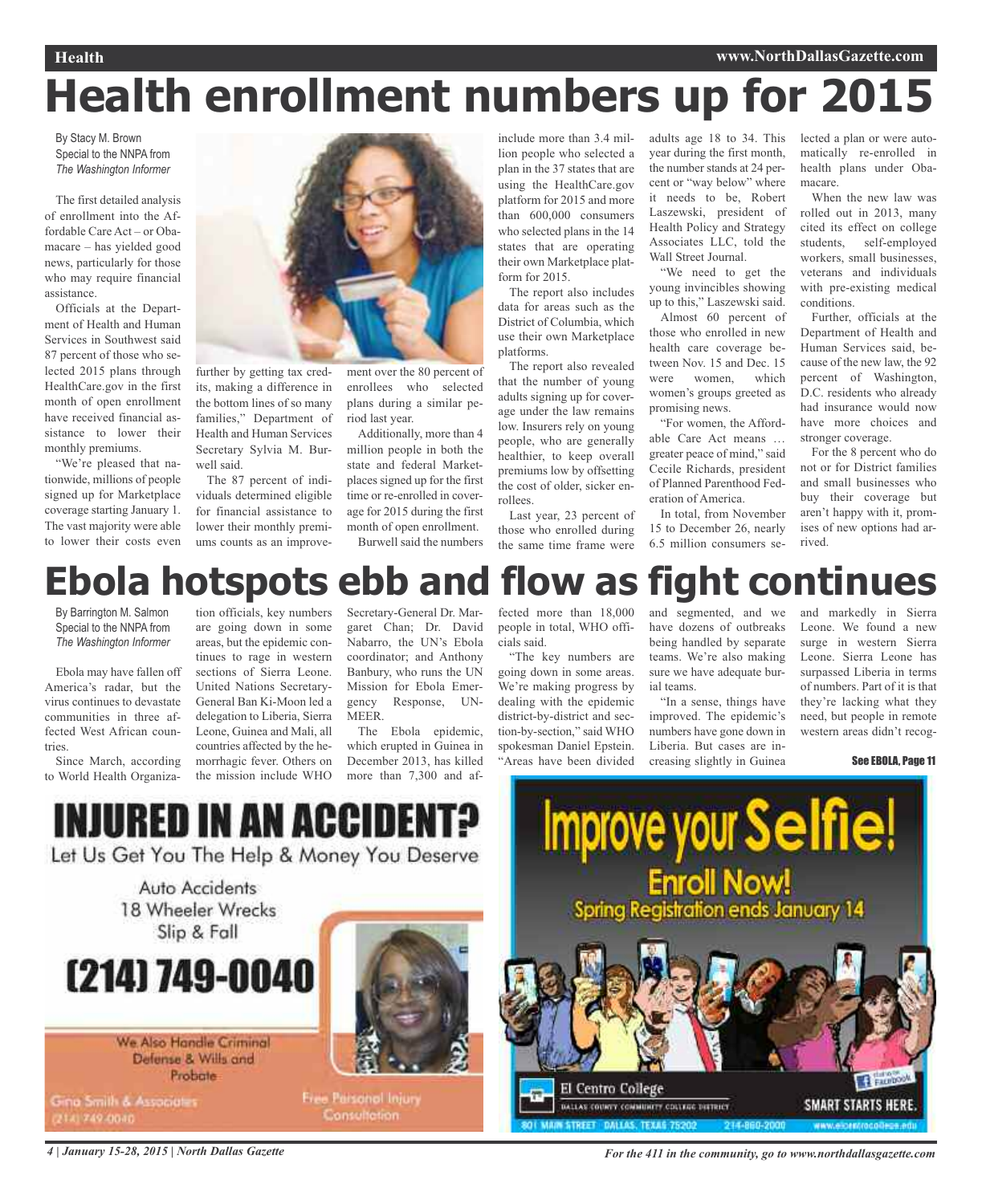**www.NorthDallasGazette.com**

**Community News**

# **COULD**

# P.TO<br>41LLION



*For the 411 in the community, go to www.northdallasgazette.com*

*January 15-28, 2015 | North Dallas Gazette | 5*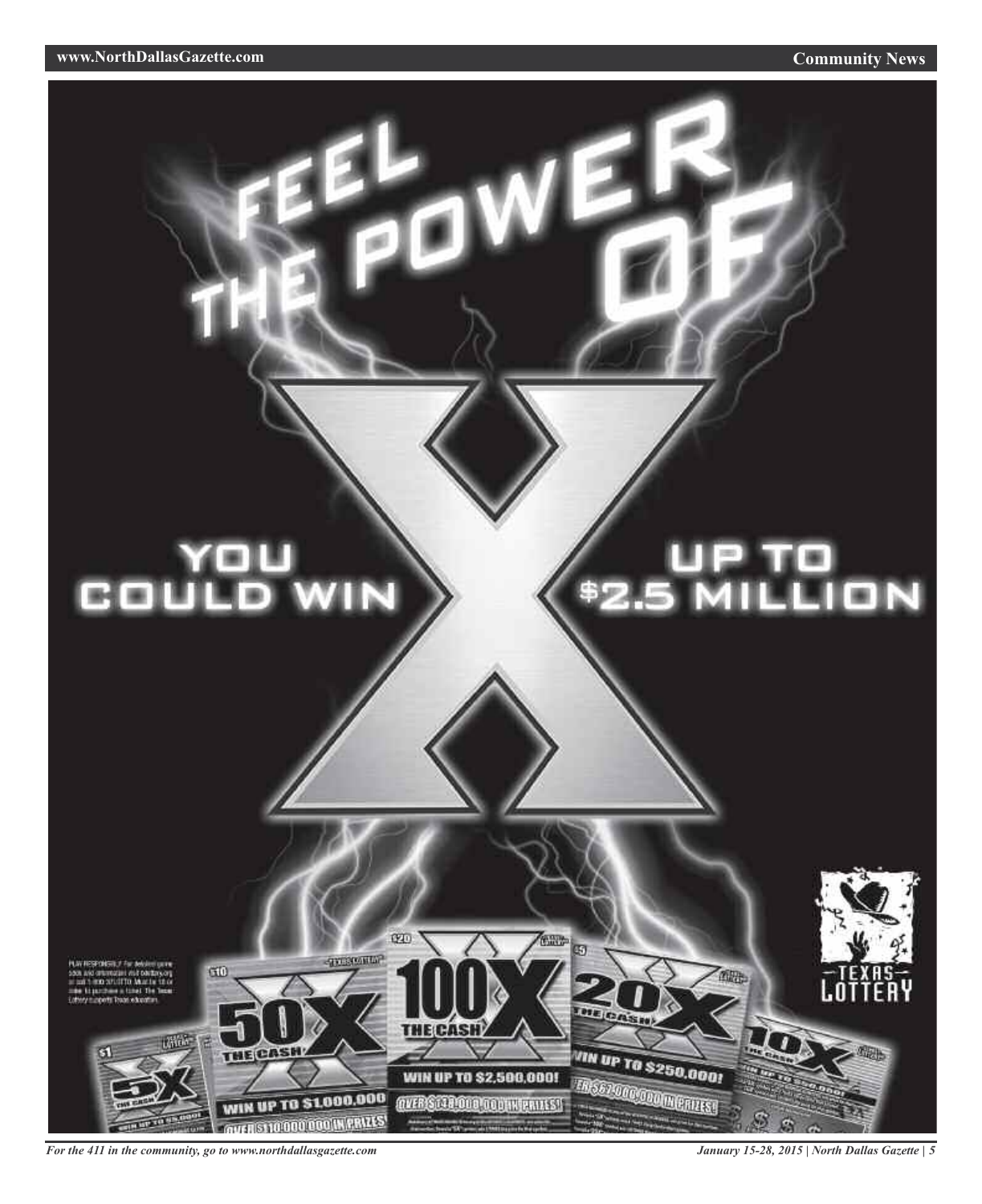## **ROTC can provide a leg up in STEM careers**

As a Science, Technology, Engineering or Mathematics (STEM) major, you take the same courses as thousands of other students nationwide – and compete against them for the same jobs when you graduate. How then do you set yourself apart from the crowd right now and take an important step toward achieving lifetime personal and

professional success? Start Strong in life - enroll in an Army ROTC program, the college elective that provides unrivalled leadership and management training and the resilience to help you overcome and succeed in any career field. Available at over 1100 colleges and universities nationwide, it offers meritbased scholarships that can

pay up to the full cost of your college tuition and fees and open educational opportunities you had not thought possible.

Best of all, when you complete Army ROTC and graduate from university, you will become an Army Officer either on Active Duty or in the Reserve Component. You will earn a highly competitive salary

and benefit package, and you will be a proud member of one of the most highlyregarded professions in America today.

As the Highest-Tech Army in the world, the US Army needs you: scholars, athletes and leaders with a strong background in Science, Technology, Engineering and Mathematics. For more information on

**WANTED OLD JAPANESI MOTORCYCLES**  Army ROTC opportunities, go to www.goarmy. com/rotc or call 1-800-USA-ROTC. Locate an Army ROTC program at the University of your choice and speak to the Professor of Military

Science or other Army ROTC staff.

They stand ready to assist you and will explain how you can make Army ROTC a part of your total college experience.



### (DISD News) Dallas ISD **DISD taking applications for district magnet schools**

is home to some of the nation's top magnet schools. Students interested in attending one of these schools for the 2015-2016 school year can submit applications through January 30.

There are programs for every age level covering a variety of interests.

The magnet program includes vanguards and Montessori for elementary

students, academies for middle school students and magnets for high school students. For a complete list of schools and programs, visit the magnet school website.

The requirements to attend magnet programs vary by school. Applications can be found online or at any Dallas ISD school. The deadline to apply is January 30.

NDG now has a "Special Advertising Package" for



KAWASAKI-- Z1-900(1972-75), KZ900, KZ1000(1976-1982), Z1R, KZ1000MK2(1979,80), W1-650, H1-500(1969-72), H2-750(1972-1975), S1-250, S2-350, S3-400, KH250, KH400, SUZUKI--GS400, GT380, HONDA--CB750K(1969-1976), CBX1000(1979,80)

**\$\$ CASH \$\$ 1-800-772-1142 1-310-721-0726**  usa@classicrunners.com

### **FREE RENT** churches and non-profit organizations that need to let the community know about your Special Event. Opportunity You Can Measure...

• Pastor's Anniversary • Women's Day

**Church Events** • Church Anniversary

- Men's Day
- Special Events (Personal or Community)

### **Special Rate \$1** (Black & White, per insertion)

Ad size - 4.905" x 6" (Quarter Page, B&W) (NOTE: Color Ad \$75 extra per inserion) Production disclaimer - NDG ad meake-ready is not included in promotion. Layout/production of "copy ready" ad will be a nominal extra cost.

E-mail ad copy to: Marketing@NorthDallasGazette.com or call our Marketing Department today!





*6 | January 15-28, 2015 | North Dallas Gazette*

### **Non-Profit Org. Events**

- Fundraisers (Concerts)
- 



**Same Day Move-In • GREAT Location!! (Dallas)** STOP PAYING SO MANY FEES! Our rent is FULL SERVICE. We pay for utilities – electricity, heating, air conditioning, and janitorial services … it's all included! No "Plus-E" – No "CAM." NO PERSONAL OR BUSINESS FINANCIAL HISTORY REQUIRED! GREAT DEALS ON ONE-ROOM SUITES! --- STOP PAYING TOO MUCH RENT! (Just North of Downtown Dallas)

• Surveillance Camera • No Application or Application Fees • Five-Page lease - Short & Simple • Extremely Competitive Rates • Same-Day Move-In • Flexible Lease Terms • On-site Management, Maintenance, Leasing and Space Planning • Ample, Convenient Parking • No Credit Check • Beautiful Glass & architecturally unique Building! **Rent Starting at \$199 per month (9.99/sq.ft.)**

Office / Medical Space 1327 Empire Central (@ I-35 Stemmons Freeway) Dallas, TX 75247 (972) 432-5219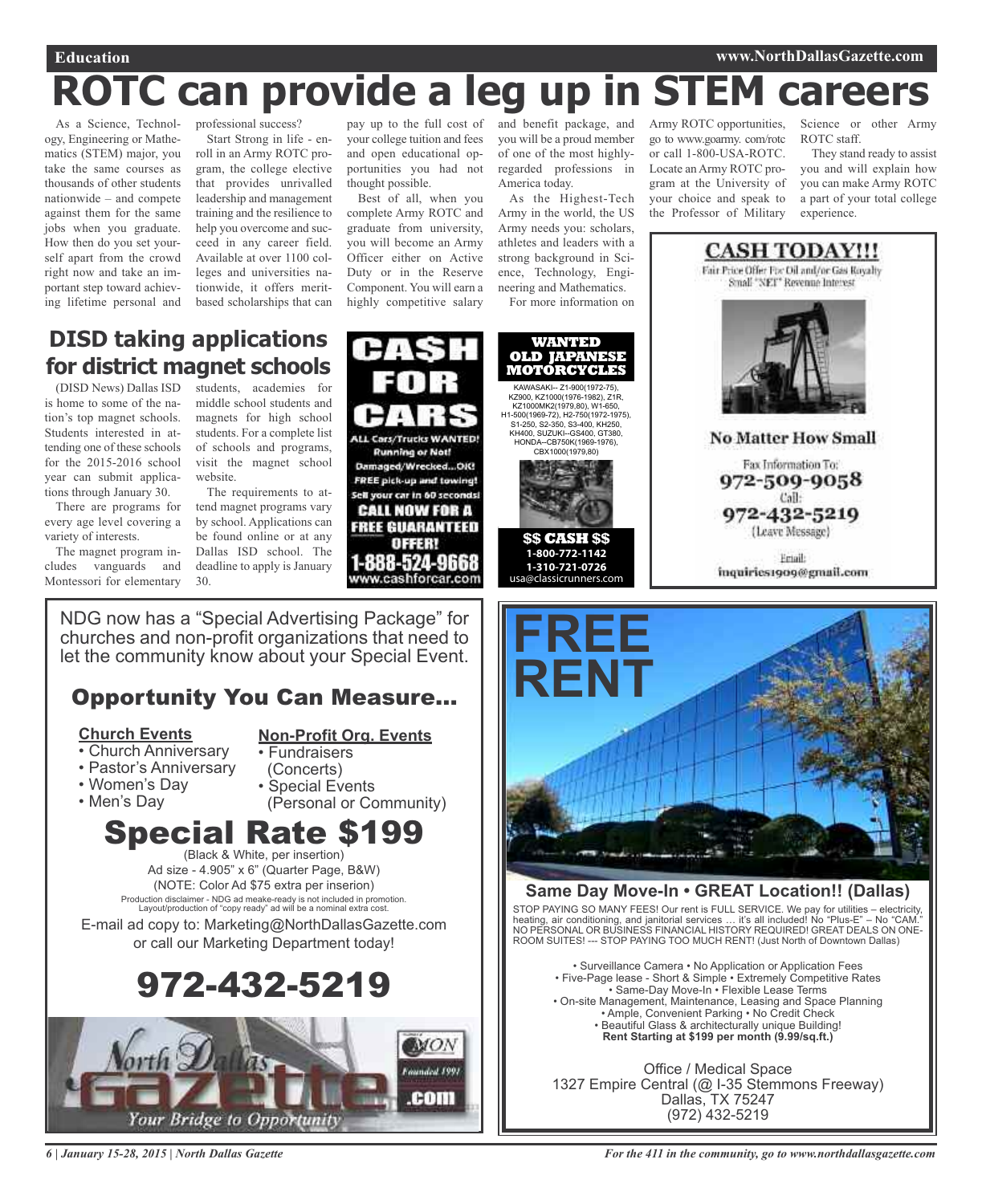### **Parkland to move into new hospital facility on Aug. 20**

DALLAS – The new Parkland hospital will officially open its doors to the 2.1-million-square-foot facility to patients on Thursday, Aug. 20. The state-ofthe-art 862-bed, 17-story structure will replace the aging Parkland Memorial Hospital that opened in 1954. The latest healing concepts, quality and safety design features have been incorporated into the alldigital acute-care facility

making it a premier health tion patients over the course care setting for Dallas County residents.

The transition of patients to the new facility will occur over a three-day period, beginning on Thursday, Aug. 20, and concluding Saturday, Aug. 22. Current forecasting projects that more than 500 patients will be moved from the current hospital to the new Parkland.

"The decision to transi-

**MLK,** continued from Page <sup>1</sup>

schools and access to education. But while other countries are increasing their commitment to education, the United States is cutting back.

Said King, "The most dangerous criminal may be the man (person) gifted with reason, but no morals." How moral is it to consign millions to low wages, refusing, even, to increase the minimum wage. How moral is it to cut food stamps and jobs programs in the name of economic growth, although many are still suffering? The art and science of politics is about compromise, but how do we compromise with people's lives and well-being?

There ought to be a floor under which no citizen is allowed to fall. Wages, health career, education, and access to housing should not be bargained over, but automatically given.

Too many of our legislators are educated, but lack morals. It is shameful to watch them celebrate the shredding of the safety net.

Budget cuts have made education less obtainable than ever. While many parents hire coaches to help their children write essays and complete their college applications, working class parents don't have the money to do this kind of hiring.

The American School Counselors says that many

states mandate a ratio of between 500 and 750 students per counselor. Even at the lower number, a counselor can spend just an hour per student per semester, hardly enough to get advice about college attendance, the filling out of applications, and other matters.

Some states have no mandate at all. They include

dents.

KRAFT

We are Hiring at

Garland

**Proud Makers of** 

2340 Forest Lane Garland, Texas 75042

Apply Today

make

(but are not limited to) Florida, Illinois, Kansas, and Kentucky. Unless parents or civic organizations ensure the absolute safety of all in our care as we make the move across Harry Hines into the new Parkland hospital." Every patient will be tracked as he or she moves

of three days is based entirely on the safety and well-being of our patients and their families," said Fred Cerise, MD, MPH, Parkland's President & CEO. "Our top priority is to

across the sky bridge into the new facility. Several safety checkpoints will be in place for providers to assess our patients' welfare during the physical transport.

Approximately 80 percent of Parkland's inpatient admissions come directly through Parkland's Emergency Department (ED). Transitioning patients over a three-day window is in the

See PARKLAND, Page 13

Let's celebrate the King

about the next generation are, in Dr. King's words, "dangerous criminals." holiday with a commitment to close the achievement

gap and to improve the quality of education in our

nation.

*Julianne Malveaux is an author and economist based in Washington, D.C.*

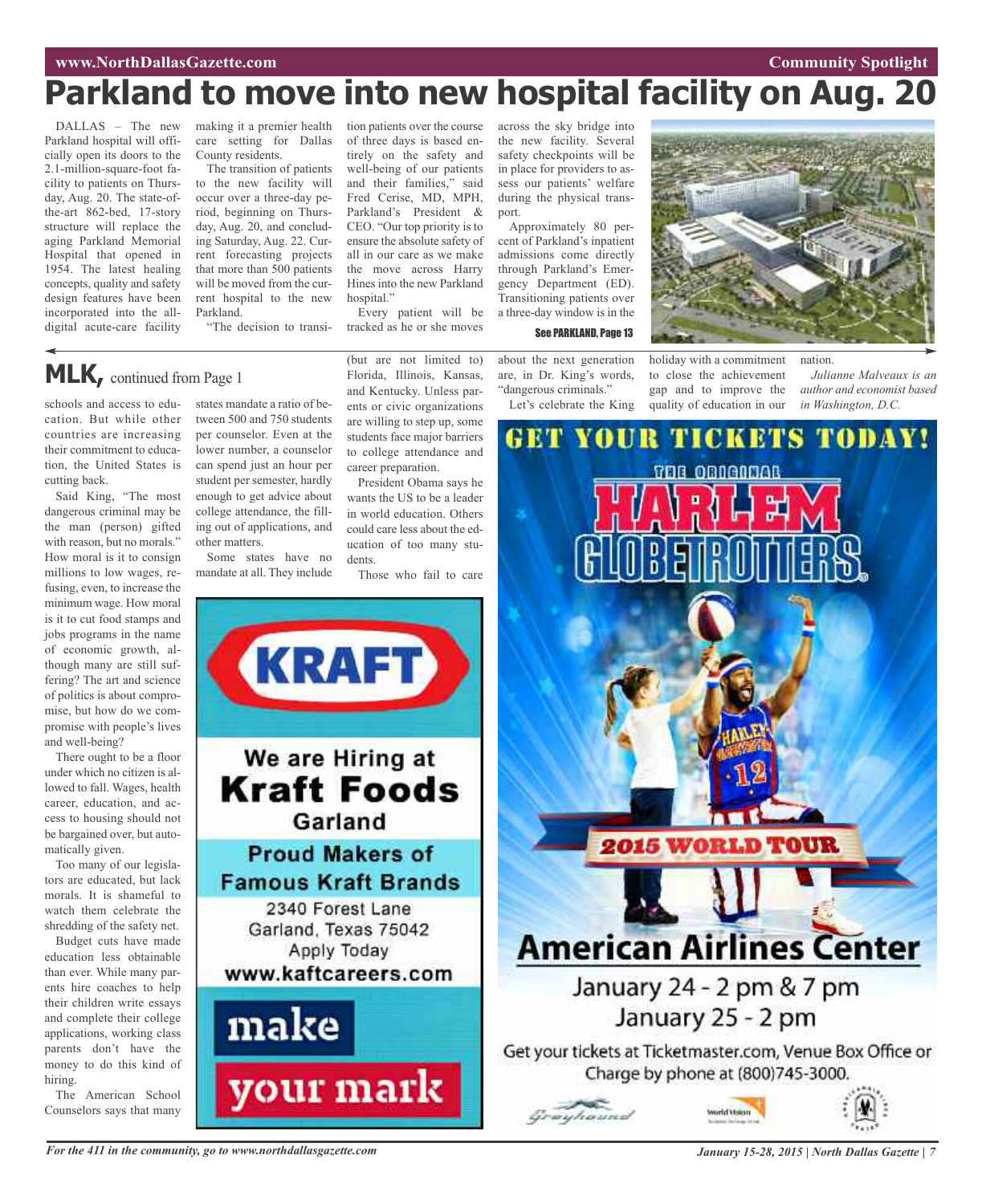### **Richland named a national center of digital forensics academic excellence**

DALLAS – Richland College recently met the requirements for designation as a National Center of Digital Forensics Academic Excellence (CDFAE), the only institution in Texas and one of only 10 institutions in the nation to earn this distinction.

The CDFAE program develops partnerships between institutions of higher education and the government to establish standards and best practices for digital forensics students, educators, researchers and practitioners, and in doing so creates advancements in digital forensics and increases the number of qualified professionals in the fields of law enforcement, counterintelligence, national defense and legal.

"At Richland College, digital forensics is a science, technology, engineering and mathematics field, meaning we have developed a unique STEM approach with ap-

plied research," said Zoltan Szabo, Richland College computer science faculty. "Our goal is to teach the scientific method to students in this field as it is required by the legal system for evidence production."

By focusing on the STEM aspect of digital forensics, Richland College's digital forensics program provides a non-traditional, research-oriented education to its students in this emerging field.

With its CDFAE designation, Richland College is recognized as a school that establishes a common core curriculum, and the designation requires in-course peer reviews of curriculum and practicum within a three-year period. Richland College also provides the opportunity for students to demonstrate their skills and knowledge in digital forensics, thus giving employers the ability to confirm a candidate's capabil-

**Beginning students art show at the Collin College Arts Gallery**

The ARTS Gallery will present an annual exhibition of students' artworks from Collin College students in the "Beginning Students Art Show" which runs from Thursday, Jan. 15 – Wednesday, Feb. 4 at the Spring Creek Campus, located at 2800 E. Spring Creek Parkway in Plano.

Featured artworks will include art metals and jewelry, ceramics, communication design, drawing, figure drawing, painting, photography, printmaking, sculpture and

watercolor. The "Beginning Students Art Show" closing reception is  $4 - 6:30$  p.m. on Wednesday, Feb. 4 at the Spring Creek Campus.

Gallery hours are Monday 9 a.m. - 5 p.m.; Tuesday - Thursday, 9 a.m. - 8 p.m., and Friday - Saturday, 9 a.m. - 2 p.m.

For more information about THEARTS Gallery or this exhibit, visit www.collin.edu/THEARTSgallery or call 972.881.5873.

### **EBOLA,** continued from Page <sup>3</sup>

nize it had cases. People were hiding cases, rejecting the idea that people had Ebola. We're working to clean this hot spot."

The transitory nature of the epidemic has made it hard to contain, with hot spots flaring up and moving rapidly to different regions of the affected countries. The number of Ebola cases has been stabilizing in Liberia and Guinea but is overwhelming parts of Sierra Leone. Last week, President Ernest Bai Koroma launched what U.N. officials described as "an intensified surge operation" in Freetown, the capital, and areas in the west of the country.

The international organization Doctors without Borders/Médecins Sans Frontières first sounded the alarm and was one of the loudest voices calling for a robust international response to the fast-moving virus. Then, as now, officials argued that the response to the Ebola crisis had been slow and uneven, leaving local people, national governments and non-governmental organizations to do most of the practical, hands-on work. MSF officials continue to warn that the international community risks failing to adapt to the outbreak after initially failing to respond quickly enough.

ity to apply his or her knowledge as suitable in the workplace. In addition, this Richland College program has a certifiable path to meet Department of Defense workforce requirements and national cyber education needs with respect to digital forensics,

strengthening the bond among academia, government, professional organizations and the industry.

"The field of digital forensics is very rewarding for those who complete the program, as cyber security fields cannot be outsourced, offering great job security to graduates," Szabo said.

For more information on Richland College's digital forensics program, visit www.richlandcollege.edu/forensics. For information on CDFAE, visit http://dc3.mil/cyber-training/cdfae.

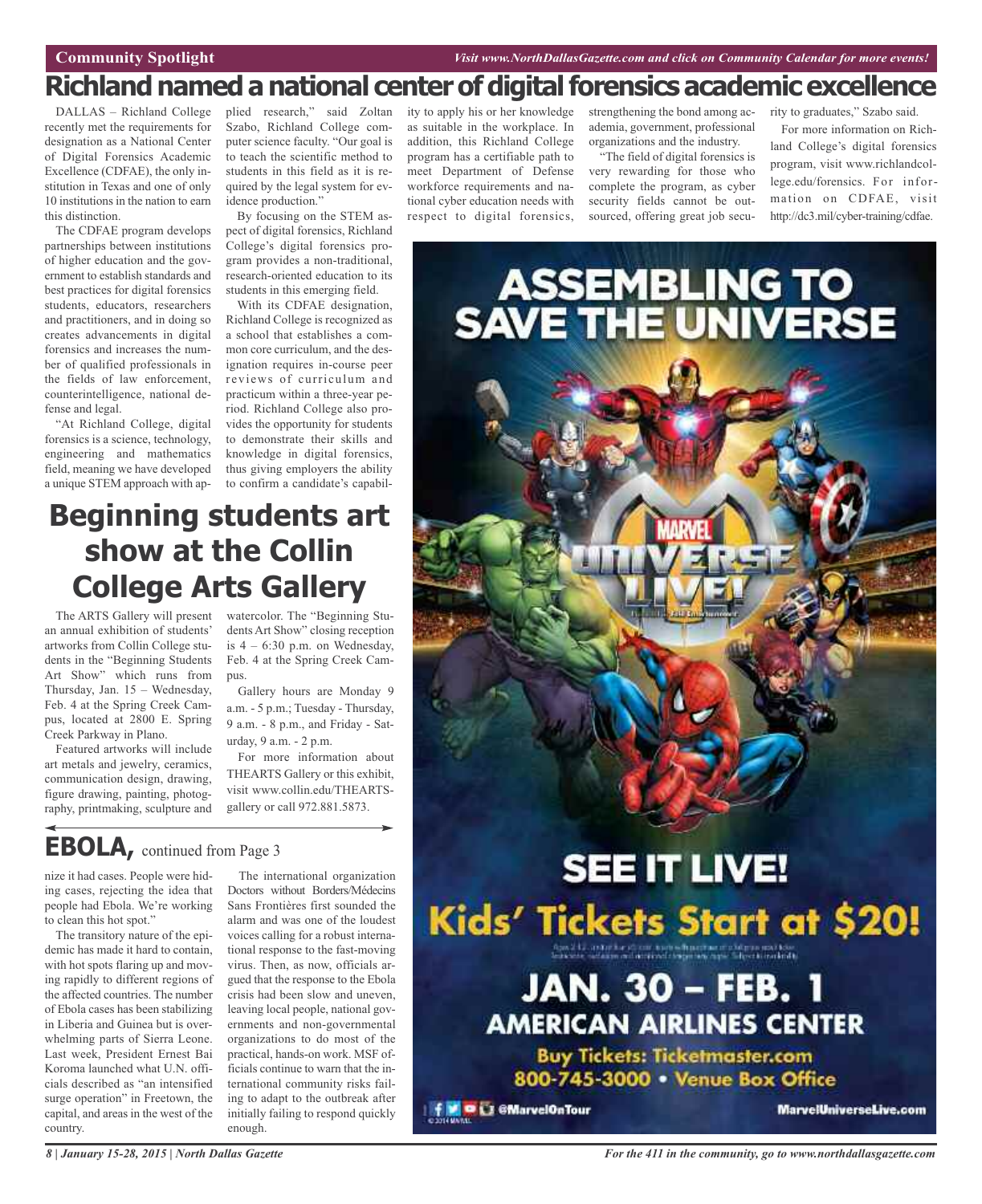## **Irving plans to honor Dr. King with a day of service**

Special grant funding from the Corporation for National and Community Service has allowed the City of Irving to expand its annual celebration of slain civil rights leader Dr. Martin Luther King into a three–day event. Adapting the theme, "Honoring the Legacy by Serving," this year's events will focus on community service.

Here's a preview of what's planned.

**Jan. 17 – 9 a.m. | Day of Service Rally and Project**

Join volunteers from local nonprofit organizations at Lively Pointe Youth Center, 909 N. O'Connor Road, for the City of Irving's first Day of Service rally and project. Speakers include City of Irving Councilman Dennis Webb (Place 3) and Irving Fire Chief Victor Conley. Following the rally, volunteers will canvas Irving neigh-



borhoods with fire safety messages. This event is being sponsored by the Cor-

poration for National and Community Service.

> **Jan. 18 – 6 p.m. | Annual Dr. Martin Luther King Jr. Celebration** The City of Irving's 2015

Dr. Martin Luther King Jr. Celebration will begin at 6 p.m. Jan. 18 in the Carpenter Theatre at the Irving Arts Center, 3333 N. MacArthur Blvd. Attendees packed the house at last year's event, and this year's event also promises to delight, engage and inform. At the celebration, Dr. King will be remembered through music, drama and dance. All ages are welcome to this family event and admission is free. This event is sponsored by the City of Irving Parks and Recreation Department.

**Jan. 19 – Noon | Annual NAACP Spaghetti Luncheon**

All are welcome to cele-

brate Dr. Martin Luther King Jr. by attending a free spaghetti luncheon from noon to 2 p.m. Jan. 19 at Georgia Farrow Recreation Center, 530 Davis Drive. In addition to lunch, attendees will hear from guest speakers. This event is sponsored by the Irving-Carrollton chapter of the NAACP and admission is free.

For more information, call (972) 721-2501 or visit irvingevents.org.

### **The Harlem Globetrotters are coming back to Dallas!**

The world famous Harlem Globetrotters, featuring some of the greatest athletes and entertainers on the planet, will bring their unrivaled family show to American Airlines Center in Dallas for three games on Saturday, Jan. 24 (2 p.m. and 7 p.m.) and Sunday, Jan. 25 (2 p.m.), during the Harlem Globetrotters 2015 "Washington Generals' Revenge" Tour.

The Globetrotters will face a great challenge this year, as the infamous Washington Generals are more determined than ever to



match the franchise's historic last victory over the Globetrotters nearly a half century ago. It has been five years since the Globetrotters and Generals have faced off, as the Generals have been searching far and wide for the best players to retool their roster and have been preparing for one thing: victory over the Globetrotters.

In addition to the highlyanticipated match-up on the court, the Globetrotters, known worldwide as the Ambassadors of Goodwill, will honor a Harlem Globetrotters Hometown Hero at each of their 310-plus games in North America. The team is searching for active, wounded or retired members of the military who have made their community proud with their brave service and exemplary character. Fans can nominate a Harlem Globetrotters Hometown Hero at

harlemglobetrotters.com. The Globetrotters will also play a portion of each game with a camouflage basketball as a sign of respect to all who protect our freedom.

With a star-studded roster featuring Hi-Lite Bruton and female star T-Time Brawner – the Globetrotters' one-of-a-kind show is

### See HARLEM, Page 12

### **Dallas Theater Center** TACA The TACA Donna Wilhelm Family A VV New Works Furid **ART WIDDES**



Katt Williams has certainly had his ups and downs in recent years. But comedic legend Richard Pryor talked about the best jokes are rooted in pain - so Williams has more than enough material. He was very funny in 2014 when he performed on stage at the Verizon Theater and he must love the venue because the returns on Friday, Feb. 6.

Get there early because the show stars at 8 p.m. but you can grab your food and enjoy the early acts when the doors open at 7 p.m. Price range of tickets are \$47.25 to \$129.75.

### **Stagger Lee traces the music from Joplin-inspired hits to hip hop**

A highlight this season for the Dallas Theater Center is the world premiere of Stagger Lee, a musical that takes its title from the century-old folk song that became a Number One R&B hit for Lloyd Price in 1959.

**Enter to Win!**

**Ticket Giveaway**

The story spans the 20th Century, tracing mythical characters in their quest to achieve the American Dream. The deep-seated themes of racism and the raw power of human will are sure to give you chills.

And the music—from Joplin-inspired tunes to R&B and hip-hop—will definitely get your feet moving.

Tickets are on sale now at 214-880-0202 or at DallasTheaterCenter.org.



*NDG Entertainment Ticket Giveaway!!! Visit www.northdallasgazette.com to win tickets to Harlem Globetrotters & Marvel Universe Live @ American Airlines Center.*

*Do you have an upcoming event? Contact NDG Entertainment at jbrewer@northdallasgazette.com*

*January 15-28, 2015 | North Dallas Gazette | 9*

A World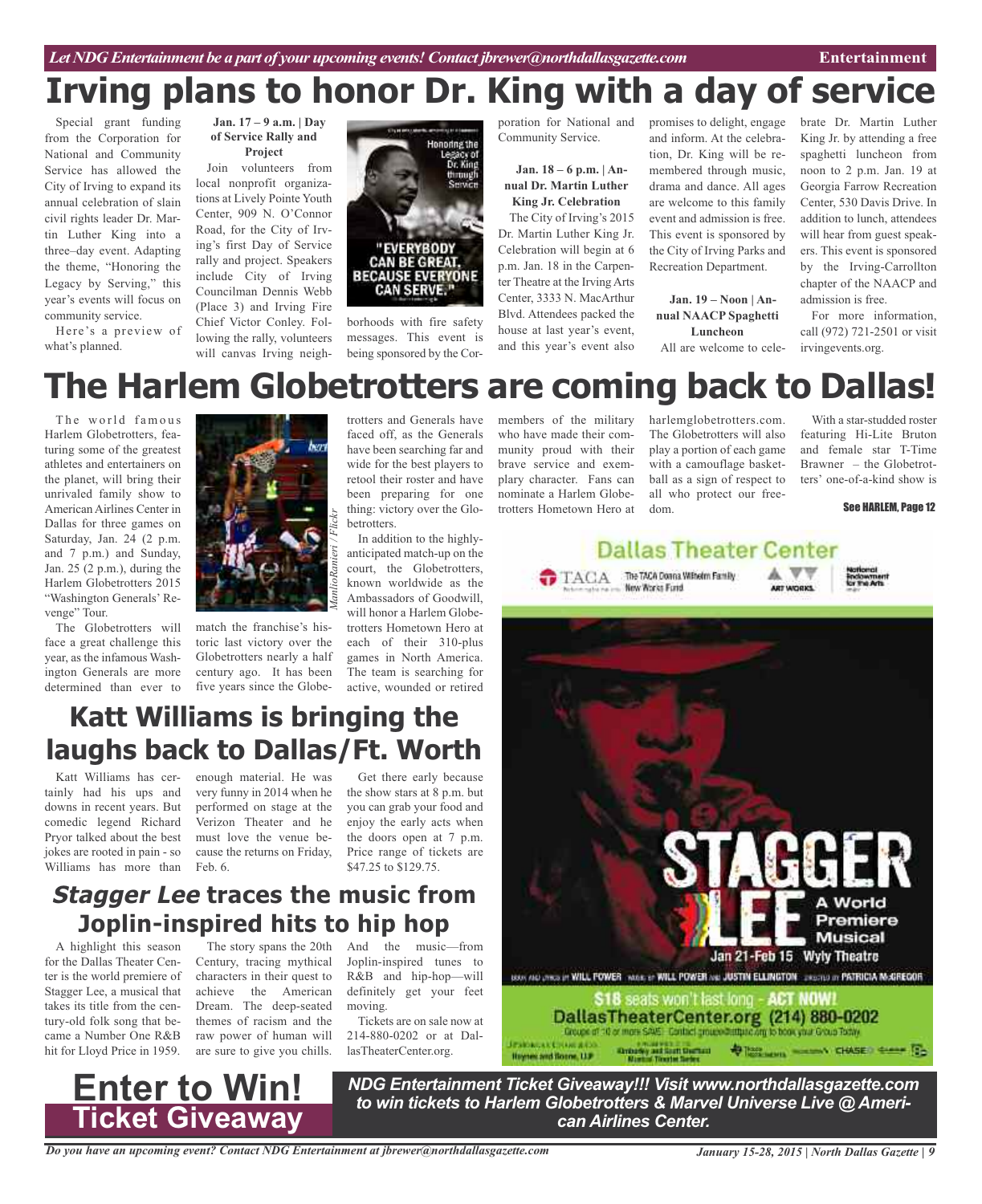### **Dallas bookworms unite and go see The Book Club Play at DTC!**

By Ruth Ferguson *NDG* Editor

Dallas Theater Center's production of the hilarious The Book Club Play by Karen Zacarías spotlights one important detail: sometimes book clubs are not remotely about the books! They are really about the people who become your friends, and if you are lucky sometimes your family.

At one point I was a member of four bookclubs — yes at the same time it was my more compulsive days. But each of the book clubs focused on African American literature and frequently the book selections overlapped. Each group was distinctively different because the membership was so different. Watching The Book Club Play last Friday



*Christie Vela, Jeffrey Schmidt, Steven Michael Walters Photo by Karen Almond via DTC*

I was reminded of the joys and the struggles of being a part of book club.

You have Ana (Christie Vela), the Book Club's well-intended leader that perhaps becomes a little too drunk on power. Things start off fine, but somewhere along the line it can change from being the proud leader (something

that is sometimes a pretty funny point of dispute) of a group that has found their comfortable groove — to "It's my way or the highway" approach. Her cofounder (a point she seems to want to omit) is Steven Michael Walters (a standout from DTC's Clybourne Park year) who is shall we say a little confused. I won't

say another word!

Ana's husband is brought to life by Jeffrey Schmidt as Rob, he doesn't want to read, he just wants to enjoy the company and food. Southern Methodist University is represented very well by graduate students Tiana Kaye Johnson as Lily and Sarah Rutan as Jen. Brandon Potter, makes his DTC debut, as the newbie Alex, who is not exactly welcome by everyone. Potter has one of the richest and most distinctive voices clearly made for theater that I have enjoyed in sometime.

Now you might think OK did Zacarías have a diversity checklist, because they seem to cover most of the bases. But it really works because by the time diversity issues arise, you care about the characters so

much and it is so darn funny it does not remotely feel heavy handed.

From the moment you walk in the theater one of the stars of the show is the set design by created by scenic designer Daniel Zimmerman. It has an elegant, urban hip air of serenity.

From the opening moments, the audience was so into this play, the laughter was uproarious and their gasps at the right moments felt as much a part of the experience as a A&M's 12 Man. In other words, it is a reminder of why in this age of digital entertainment overload, we still love live theater.

I could tell you more, but won't because you need to call your book club members and go see the play together. For long time clubs,

you will recognize a few bumps in the road, and like old friends do — laugh at the memories. Because at the end of the day, our love for books is about a love of stories – and without interesting people there are no good stories.

You can order your tickets online for The Book Club Play at www.DallasTheaterCenter.org or by phone at (214) 880-0202, but hurry it is only on stage until Feb. 1. It is not often I want to see a play a second time, this is one of those exceptions, so don't miss it! And take advantage of Stay Late presented by Dr Pepper Snapple chat after the play with members of the cast who come out and sit down and answer your questions.

### **Win tickets to Marvel Universe LIVE!**

Marvel fans, assemble! Marvel Universe LIVE! is taking the live entertainment experience to a whole new level, with a mindblowing show unlike anything you've seen before.

Watch your favorite Marvel Super Heroes including Spider-Man, The Avengers - Iron Man, Hulk, and more, and threatening villains come to life in an actionpacked arena extravaganza, coming to cities around North America. You'll definitely feel the energy with cutting-edge special effects,



pyrotechnics, aerial stunts, martial arts, motorcycles and more.

It's being hailed as the most technically advanced live show ever. Join Marvel fans of all ages for this once-in-a-lifetime, monu-

mental performance. The fate of the universe depends on it!

NDG readers can win tickets to the Jan. 29 show by logging on to NorthDallasGazette.com. for more info!

### **Another Happy Winner...**



*NDG Entertainment Winner, Joyce Brown was thrilled to win tickets to the Ronald K.Brown concert being held at the Winspear Opera House on Jan.17,205*





RONALD K. BROWN/EVIDENCE **JANUARY 17 Winspear Opera House** 

Featuring the music of Stevie Wonder, Nina Simone, and Fela Kuti.





*NDG Entertainment Ticket Giveaway!!! Visit www.northdallasgazette.com*

*10 | January 15-28, 2015 | North Dallas Gazette*

*Do you have an upcoming event? Contact NDG Entertainment at jbrewer@northdallasgazette.com*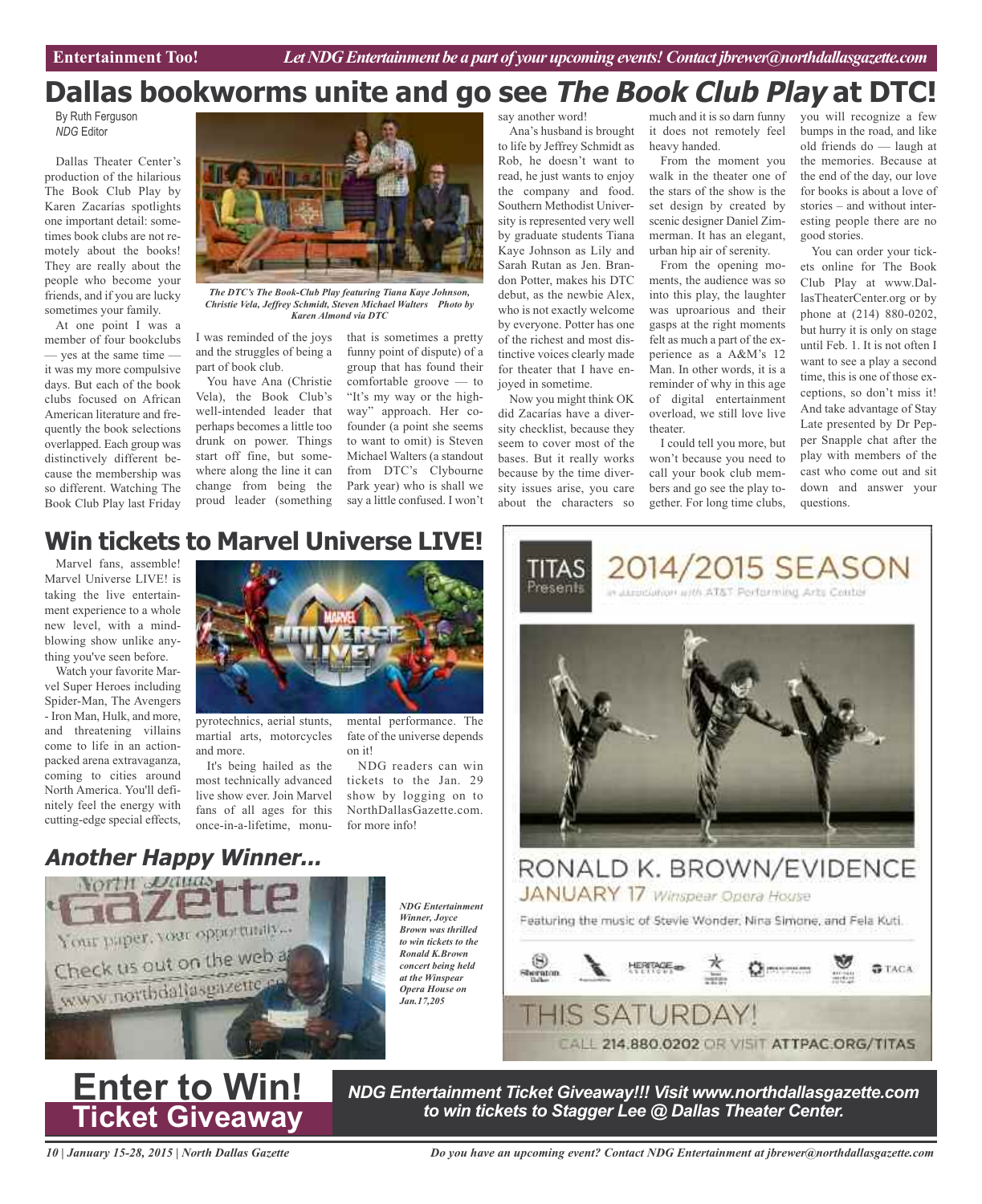### concerned about themternet. **No** justice, no prof

By James Clingman NNPA Columnist

#### What now?

What a raucous, topsyturvy, heart-wrenching, angry year we experienced in 2014. We had everything from the sadness of lives lost on airplanes and ferry boats, to the anger of Black men being killed and Black women being beaten by police officers, to the elation of a record-breaking stock market and the lowest gasoline prices since 2008. Certainly our emotions have been mixed as we witnessed a potpourri of ups and downs as we pondered the question: "What's next?"

Of course, none of us knows what will happen the next minute, much less the next year, but there are things we can do from day to day to solve some of our problems and improve our lot in life. I invite you to think about your personal and our collective situations, and make a commitment to do what you can to make the much needed changes we must have for self-empowerment and selfdetermination. After you seriously and honestly think about those things, I implore you to take appropriate action.

What happened during the past year, whether positive or negative, is now a lesson for all of us. We must move forward. We cannot live in the past; we can only learn from it. In light of that reality, here are a few suggestions to help get you moving in a positive direction in 2015.

First and foremost, build, strengthen, and nurture your spiritual foundation. Be thankful for each day, and use it wisely. Stay informed with real news, not with opinions from talking heads. Remember that followers pick their leaders; it's not the other way around. So pick leaders who work in your best interests rather than self-serving charlatans who are only

selves.

Make an even stronger effort to support Black businesses and, Black business owners, take care of your business by doing what you say you will do with honesty and professionalism. It's tax time, so if you need a tax preparer use a Black firm. Compro Tax Service is an excellent and wise choice. Look online to find the office nearest you. Talk to your church leadership about joining or forming a local chapter of the Collective Empowerment Group (CEG), also found online.

Don't waste your vote. Give it to someone who is not afraid to state his or her position on regarding Black voters during the campaign and afterwards—and then fulfill their promises. If they fail to do so, don't vote for them. Also, on the political side of things, stop putting the same old folks into of-

**Dallas** 

**School District** 

**NOTICE TO PROPOSERS** Prospective vendors or their representatives may obtain an electronic PDF format of various Procurement Proposal documents on-line from the Dallas ISD website homepage at http://www.dallasisd.org/at the "Vendor Opportunities" link.

\*MWBE POLICY ENDORSEMENT\* Dallas ISD is committed to the ideals of equal opportunity in all its business endeavors. It is the goal of Dallas ISD that at least 30% of the work performed under each contract will be provided by minority or womanowned business enterprises.

Independent

fice, especially if they have not delivered anything to Black folks and/or if they have been in their particular office for decades. Put some new "young-bloods" with fresh ideas into office. We will never be politically empowered until we start playing to win instead of playing just to play.

Find a Black certified financial planner and get involved in some level of investment in the stock market. As we are standing in line to buy Nike shoes, we should also be teaching our children how to buy Nike stock. Also, teach entrepreneurship to our youth. Let them know they can own a business even if they end up working for someone. Teach them early by using examples of young Black business owners such as Jasmine Lawrence, Moziah Bridges, Cory Nieves, Omar Bailey, and many others you can find on the In-

Make it a habit to listen to the Carl Nelson Radio Show (1450AM WOL in Washington, DC or www.woldcnews.com), Brother Daren "State of the City" Muhammad in Baltimore, Dr. Rosie Milligan in L.A., Elliott Booker (Time for an Awakening) in Philadelphia, and other conscious and informative radio shows.

Finally, in response to the outrageous treatment some of us have received, boycott prisons. That is stop committing crimes and putting yourself at the mercy of a system that cares absolutely nothing about you. Second, in addition to the protests the young folks are doing now, add a strategy, an end game that uses economic sanctions (No Justice, No Profit!) as leverage to get the CEO's of various corpo-

### **OPEN POSITIONS AT GOOD SAMARITAN SOCIETY – LAKE FOREST VILLAGE at 1/6/2015**

#### **FULL-TIME POSITIONS:**

NEW! 1 position, Housekeeping Assistant-Senior Housing, M-F

NEW! 1 position, Universal Worker-Assisted Living, M-F, 6:30a to 1p (with 1 scheduled 30 minute meal break)

2 positions, C.N.A., Weekend Double (Sat/Sun 6a to 10p with 2 scheduled 30 minute meal breaks)

#### **PART-TIME POSITIONS:**

NEW! 1 position, Staff Development Coordinator, M-F, business hours

1 position, Driver, HCC (Must be C.P.R. certified) 1 position, C.N.A., M-F shifts, 2p to 10p

If you have any questions and/or are interested, please see or call Human Resources at 940-891- 6454 or the Department Director. All applicants (including current employees unless lateral position in same department—then utilize internal application) must apply on-line at www.goodsam.com Applications are reviewed only for open positions and only qualified applications will be considered by the supervisor.

All qualified applicants will receive consideration without regard to race, color, religion, sex, national origin, disability or protected veteran status.

See PROFIT, Page 13

### **Dare to Dream Again**

The key to growth for all companies is the magic of customer acquisition. In the 21st Century, with Facebook, Yahoo, and Bing, companies are moving toward the Internet with amazing purpose and speed as a potential customer can get more information quickly rather than using traditional marketing. In the 1990's, a viable company would be very foolish not to advertise in the Yellow Pages.

However, in 2014, that same company might hesitate to utilize traditional advertising yet very pro-active to insure they are seen on the World Wide Web that provides their potential customers with immediate information accessible with just the click of a mouse. We are now an "Information Society" that must have it NOW, not later. The quicker a company can provide that information, the better.

There is a Web Site called "BRILLIANT COMPENSATION" which outlines very efficiently the role and value of Network Marketing as one of the MOST EFFEC-TIVE MEANS of customer acquisition for numerous companies such as Mary Kay, Amway, Shacklee, Jusuru, ACN, etc. This Web Site will show in no uncertain terms how you can be part of a plan and a program that will "potentially " provide you with an income stream for life as long as you consistently are involved with "customer acquisition".

The key to this growth is finding a team of people and services that are in residual PAID PROMOTIONAL ADVERTISEMENT

demand. Products such as fuel, power, electricity, groceries, etc., that are consumable so that the customer continues to come back and purchase again and again. NSA Water Filters made many millionaires in the 1990's, but it lacked the variable of consumption that results in residual sales.

My team of leaders are working with a company that provides residual income to those who put forth and make the effort.

You will spend the rest of your life hoping that Social Security is sufficient to meet your needs in your sunset years. If you work with our team, you may never have to worry about Social Security again.

Our team has a power / energy product and service that will rock your world by allowing you to potentially generate a retirement income within just six to eight months\*. {Of course, certain restrictions/qualifications apply)\* This service is wonderful for seniors as it will help them eliminate and/or replace their electricity bill and generate a second income. The potential to generate serious income is incredible. When you call Mr. Ewing of Dallas, he will direct you to all of the information you need. **Please call 214-205-1436** and we will get you started on your way to dream again.

No hype. No false promises. No illusions. One must be willing to work our plan !

The key is that you do not have to PAY TO PLAY ON YOUR WAY to success.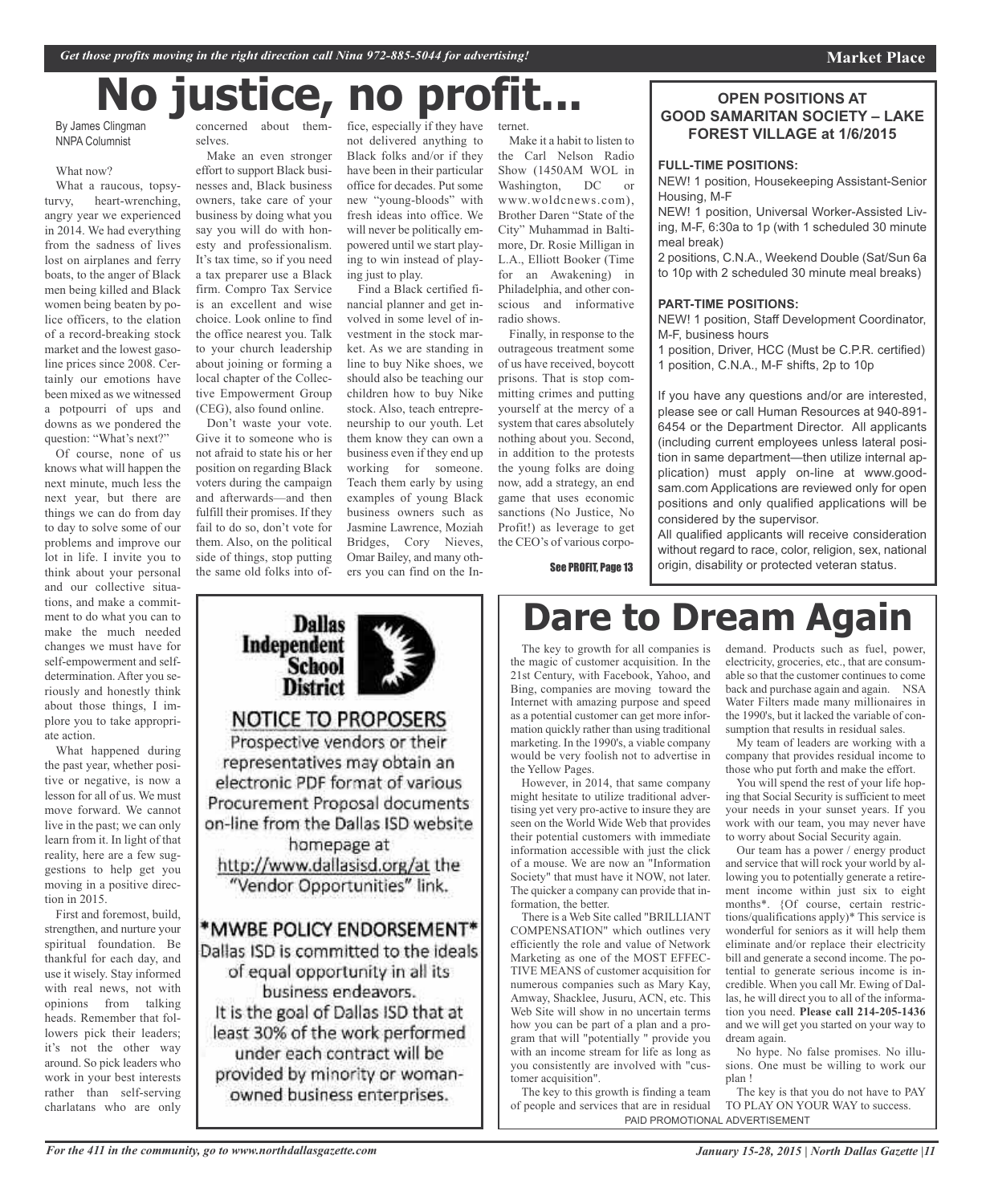**DFW African American community as a whole.**

### **HARLEM,** continued from Page <sup>9</sup>

unrivaled in the world of family entertainment. With incredible ball handling wizardry, rim-rattling dunks, trick shots, hilarious comedy and unequaled fan interaction, this must-see event is guaranteed to entertain the whole family. After the game, Globetrotter stars

will sign autographs and take photos with fans.

Tickets are now available at harlemglobetrotters.com or the American Airlines Center box office.

Information on group and scout tickets can also be found at harlemglobetrotters.com.

### **TISEO PAVING COMPANY**

419 E. Hwy. 80, Mesquite, TX 75150 Tel: (972) 289-0723 Fax (972) 216-5637 www.tiseopaving.com

Performing Concrete Street Paving in the Metroplex Area We Accept Subcontracting Bids For All Public Works Projects in the Dallas Area.

We Are Accepting Applications for Concrete Mixer Drivers and Heavy Equip-

ment Mechanics

**Equal Opportunity Employer** 

#### **Greater Irving-Las Colinas Chamber of Commerce** 5201 N. O'Connor Blvd., Ste. 100

**Iglesia Santa Marie de Guadolupe** 2601 S. MacArthur

**The Chateau on Wildbriar Lake** 1515 Hard Rock Rd

**Bombay Sizzlers** 397 East Las Colinas Blvd, Ste. 180

**Le Peep** 4835 N. O'Connor Blvd.

**Mattito's Tex Mex** 1001 MacArthur Park

Drive **Taqueria El Tacazo** 1150 W. Pioneer Drive

**Capistrano's Café & Catering**

4650 W. Airport Frwy **Empress of China**

2648 N. Beltline Rd. **The Spirit Grille** 4030 N. MacArthur Blvd

#112 **El Rancho Restaurant**

> 1210 E. Irving Blvd **504 Salon** 3414 W. Rochelle

**Irving YMCA** 220 W. Irving Blvd

**Mitchell's Barbershop** 4020 N. Beltline Rd

**Senter Park Recreation Center** 907 S. Senter Rd

**Hey Irving, Pick Us Up!**

**You can find a copy of the North Dallas Gazette at any one of these fine businesses and organizations. Be sure to pick up a copy every week to stay on top of the issues important to the Irving area in particular and the**

> **Austin Recreation Center** 825 E. Union Bower Rd.

**Houston Recreation Center** 3033 Country Club Rd.

> **Cimarron Park Recreation Center** 201 Red River Trail

**Georgia Farrow Recreation Center** 530 Davis Street

**Heritage Senior Center** 200 Jefferson Street

**iRealy Office Building** 320 Decker Drive

**Irving Hispanic Chamber of Commerce** 135 S. Jefferson

> **Irving City Hall** 825 W. Irving Blvd

**Irving Public Library** 801 W. Irving Blvd

**Evergreen Baptist Church** 3329 W. Country Club Drive

**Po' Boys Restaurant** 4070 N. Beltline Rd. Ste. 100

**Girl Friends Africa** 4070 N. Beltline Rd. Ste. 134

**VW Barbership** 4070 N. Beltline Rd. Ste. 143

**Shady Grove CME Church** 3537 E. Gilbert Road **Emmanuel Baptist Missionary Church** 511 Gilbert Road **Ben Washington Baptist Church** 3901 Frisco Ave **Shepherd Church** 615 W. Davis **West Irving C.O.G.I.C.** 4011 Conflans Road **Bible Way Baptist Church** 4215 N. Greenview Dr. **Strictly Business** 4159 W. Northgate **Washateria** 3712 Cheyenne Street **New Life Ministries** 3706 Cheyenne Street **Elisha Mane Attractions** 3704 Cheyenne Street **Bear Creek Community Church** 2700 Finley Rd.

**Northlake College** 2000 College Blvd Bldg. A

**Antioch Christian Church** 2041 West Walnut Hill

**Kasbah Grill** 2851 Esters Rd

**Fresh Food Store** 4020 W. Northgate Drive

**Lee's Catfish** 1911 Esters Road

**Danal's Mexican Restaurant** 508 N. O'Connor Rd

**Fred's Pit Barbecue** 808 E. Irving Blvd

**Gary's Barbershop** 2117 Story Rd.

**African Village Restaurant** 3000 N. Beltline Rd

**New Look Barbershop** 3317 Finley Rd.

**Irving Arts Center** 3333 N. MacArthur #200

### CADNET/NORTH DALLAS GAZETTE **National and Local Classified Advertising Network**

To advertise call 972-509-9049 Email (ad for quote) opportunity@northdallasgazette.com

### Autos Wanted

TOP CASH FOR CARS, Any Car/Truck, Running or Not. Call for INSTANT offer: 1-800-454-6951

#### Health & Fitness

VIAGRA 100MG and CIALIS 20mg! 50 Pills \$99.00 FREE Shipping! 100% guaranteed. CALL NOW! 1-866-312-6061

VIAGRA 100mg, CIALIS 20mg. 40 tabs +10 FREE, \$99 includes FREE SHIPPING. 1- 888-836-0780 or Metro-Meds.net

**Insurance** Need Car Insurance Now? Lowest Down Payment - Canceled? State Letter? Accidents? Tickets? DUI? Instant Coverage! INSUREDI-RECT.COM 1-800-231- 3603

#### **Miscellaneous**

AIRLINE CAREERS. Get FAA approved maintenance training at campuses coast to coast. Job placement assistance. Financial Aid for qualifying students. Military friendly. Call AIM

DISH TV Starting at \$19.99/month (for 12 mos.) SAVE! Regular Price \$32.99 Ask About FREE SAME DAY Installation! CALL Now! 877- 477-9659

866-453-6204

DirecTV! Act Now- \$19.99/mo. Free 3- Months of HBO, Starz, SHOWTIME & CINE-MAX FREE GENIE HD/DVR Upgrade! 2014 NFL Sunday Ticket included with Select Packages. New Customers

Only. IV Support Holdings LLC- An authorized DirecTV Dealer. Call 1- 800-354-1203

Make a Connection. Real People, Flirty Chat. Meet singles right now! Call LiveLinks. Try it FREE. Call NOW: 1- 888-909-9905 18+.

DISH TV Retailer. Starting at \$19.99/month (for 12 mos.) & High Speed Internet starting at \$14.95/month (where available.) SAVE! Ask About SAME DAY Installation! CALL Now! 1- 800-615-4064

CASH FOR CARS, Any Make or Model! Free Towing. Sell it TODAY. Instant offer: 1-800-864- 5784

### Wanted to Buy

CASH PAID- up to \$25/Box for unexpired, sealed DIABETIC TEST STRIPS. 1-DAYPAY-MENT.1-800-371-1136

Wants to purchase minerals and other oil and gas interests. Send details to P.O. Box 13557 Denver, Co. 80201

*ADVERTISE to 10 Million Homes across the USA! Place your ad in over 140 community newspapers, with circulation totaling over 10 million homes. Contact Independent Free Papers of America IFPA at d a n i e l l e b u r n e t t ifpa@live.com or visit our website cadnetads.com for more information.*

Reader Advisory: the National Trade Association we belong to has purchased the following classifieds. Determining the value of their service or product is advised by this publication. In order to avoid misunderstandings, s vertisers do not offer employment but rather supply the readers with manuals, directories and other materials designed to help their clients establish mail order selling and other businesses at home. Under NO circumstance send any money in advance or give the client your checking, license ID, or credit card numbers. Also beware of ads that claim to guarantee loans regardless of credit and note that if a credit repair company does business o phone it is illegal to request any money before delivering its service. All funds are based in US dollars. 800 numbers may or may not reach Canada.

**Northwest Park Recreation Center** 2800 Cheyenne St.

1140 E. Irving Blvd **Antioch Christian Church** 2043 W. Walnut Hill Ln **Lee Park Recreation**

**Center** 300 Pamela Drive

**Roy's Pawn Shop** 635 E. Irving Blvd **Evergreen Missionary Baptist Church "The Green"** 3329 Country Club West **Irving Islamic Center Valley Ranch - Valley Ranch Masjid** 9940 Valley Ranch Pkwy W. **Irving Salvation Army**

**Lively Pointe Youth Center** 909 N. O'Connor Rd

**Mustang Park Recreation Center**

2223 Kinwest Pkwy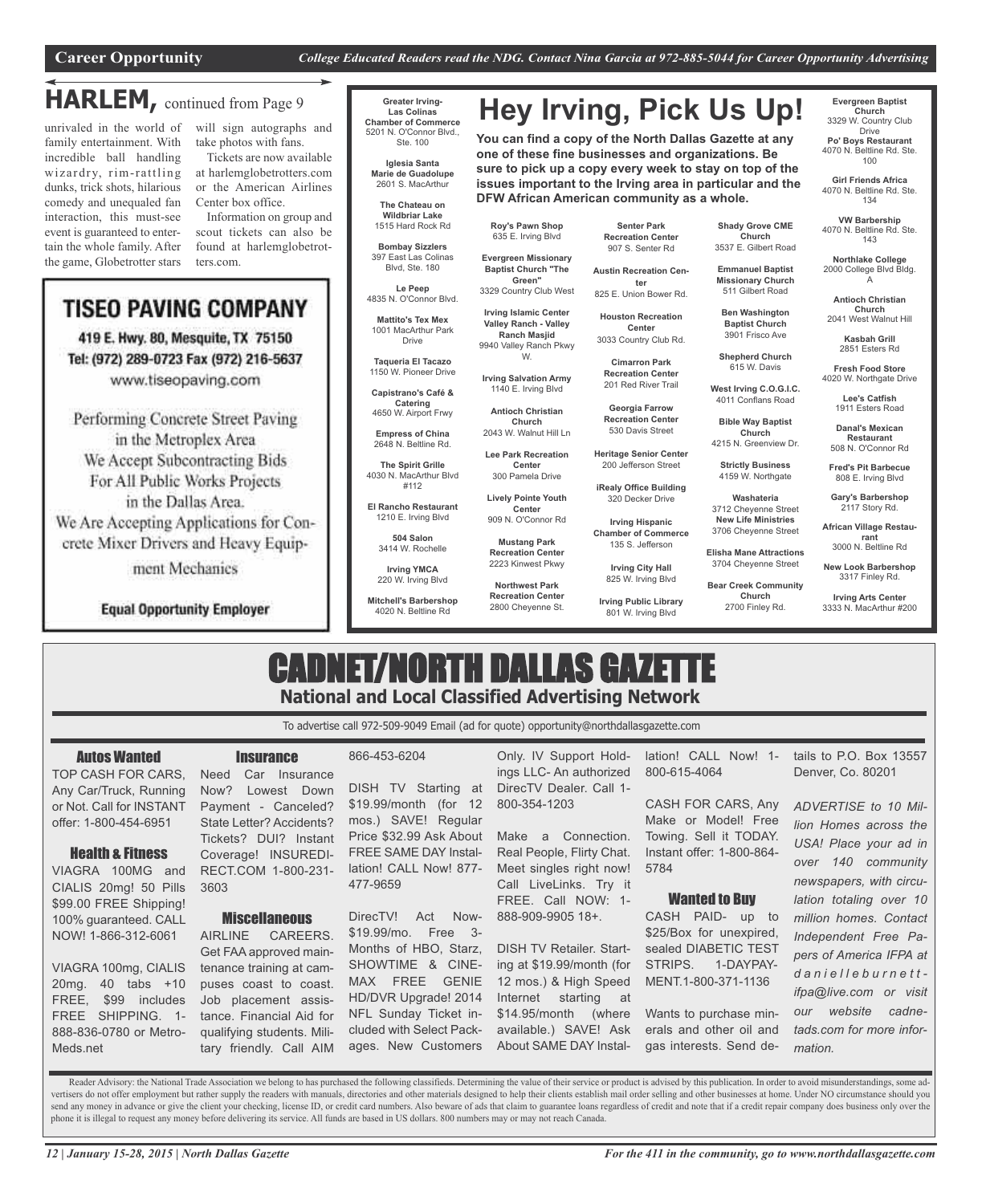### *On a quest for qualified candidates? Contact Nina Garcia at 972-885-5044* **Career Opportunity**

### **2014 was a banner year**

By Harry C. Alford NNPA Columnist

I will be 67 years old next month. For nearly half of those years my wife, Kay, and I have been stand-alone entrepreneurs. Times can be bad, good, great and catastrophic, depending on how you look at it. For us, 2014 will go down as a very good year. Challenging, yet rewarding in regards to the upcoming prospects.

Our twin sons presented us with their first post graduate degrees. Thomas received his Masters in Communication Management from the University of Southern California (mighty Trojans). Harry brought home his Masters

in Sports Management taken off with lightning from Georgetown University. They immediately kept the pace up. Harry is in the MBA program for Babson University while Thomas is enrolled in the MBA program at John Hopkins University. They also successfully completed the sale of their first business venture, Lacrosse Playground. Side money is now coming from their individual consulting service. They are fast becoming the best investment Kay and I have ever made together. I see this bundle of "tools" being applied to the growth of the National Black Chamber of Com-

Procurement activity among our members has

merce (NBCC).

### **BUTTERFIELD**, continued from Page 2

their White counterparts;

• The unemployment rate of African Americans has consistently been twice as high as for Whites for past 50 years and

• For every \$100 in wealth of a White household, the Black household has only \$6.

Congressman Butterfield and his colleagues in the Congressional Black Cau-

cus cannot change America by themselves. They need and deserve our support. They need our voices and votes to join theirs. We need one another.

America is at another crossroad. Will we revive the U.S. economy and create a more inclusive democracy where race will not be the determining factor that determines the quality of

life? We all have an obligation to help determine the answer to that question. May our leadership be blessed with the courage and determination to make a real and lasting difference. And let's make sure we join them in striving for that goal.

stages in Ghana.

Our San Francisco African American Chamber of Commerce has put together a consortium to

See BANNER, Page 16

speed. Central and South America have been the most active. Liquid Nitrogen Gas stations are up and running in Colombia. Solar heating farms now exist in El Salvador. A gold mine has been commissioned in Surinam by NBCC members from Maryland, Mississippi, Colombia and principles in Spain. Deep Water Port activity is now taking place in Nigeria, Costa Rica and Nicaragua. An actual resort city is in the planning

*Benjamin F. Chavis, Jr. is the President and CEO of the National Newspaper Publishers Association and can be reached for national*

### **PROFIT,** continued from Page <sup>11</sup>

rations to come out publicly and denounce the abuse being inflicted upon the people. Remember, it's not simply about withdrawing our money just to hurt someone else; it's about using that same money to help ourselves by building our own economic infrastructure.

Lastly, but certainly not least, sign up as one the Million Conscious Black Voters and Consumers by going to www.amefika.com or contacting me at jclingman@blackonomics.com. Our goals is 1 million Black folks willing to leverage our votes and our dollars can change our situation. Get involved in 2015; let your actions outweigh your

words, and let's move forward.

*Jim Clingman, founder of the Greater Cincinnati African American Chamber*

*of Commerce, is the nation's most prolific writer on economic empowerment for Black people. He is an adjunct professor at the University of Cincinnati and can be reached through his Web site, blackonomics.com.*

#### OPEN POSITIONS AT GOOD SAMARITAN SOCIETY LAKE FOREST VILLAGE at 12/5/2014

**FULL-TIME POSITIONS:** 1 position, C.N.A., Weekend Double (Sat/Sun 6a to 10p with 2 scheduled meal breaks)

**PART-TIME POSITIONS:** 1 position, Driver, HCC (Must be C.P.R. certified) 1 position, C.N.A., M-F shifts, 2p to 10p

If you have any questions and/or are interested, please see or call Human Resources at 940-891-6454 or the Department Director. All applicants (including current employees unless lateral position in same department—then utilize internal application) must apply on-line at www.good-sam.com Applications are reviewed only for open positions and only qualified applications will be considered by the supervisor.

All qualified applicants will receive consideration without regard to race, color, religion, sex, national origin, disability or protected veteran status.

**PARKLAND,**

continued from Page 7 safest interest of patients and their families given the unpredictable ED volume.

"The next seven months are going to be an incredibly exciting, fast-paced time as we ready ourselves for the next chapter of caring for our patients," Dr. Cerise added. "We must seize every opportunity to review and improve delivery of care, access to services and service excellence. Since 1894, Parkland has served at the very heart of Dallas County's health care community. We are building upon this great legacy for those we serve."

For more information on the new Parkland hospital, visit www.parklandhospital.com

*advertisement sales and partnership proposals at: dr.bchavis@nnpa.org; and for lectures and other professional consultations at http://drbenjaminfchavisjr.wix.com/drbfc.*



### **Ed Bell Construction Company**

*An Equal Opportunity Employer*

January 8, 2015

Ed Bell Construction is a Dallas based heavy highway contractor doing<br>business in the North Texas market since 1963. With clients such as Ed Bell Construction is a Dallas based heavy highway contractor doing TxDOT, Dallas County Public Works, and the Cities of Dallas, Fort Worth, Richardson and Mansfield (plus many others), we have a strong backlog of work in the highway market locally.

We are currently hiring for the following positions:

- 
- 
- Carpenters (paving, structures)<br>• Finishers (paving, structures)
- Excavator Operators (earthwork)
- **Traffic Control Flagger (barricades)**<br>• CDL Drivers (CDL required) • Laborers (all divisions)<br>• Carpenters (paving, structures)<br>• Finishers (paving, structures)<br>• Excavator Operators (earthwork)<br>• Traffic Control Flagger (barricades)<br>• CDL Drivers (CDL required)<br>• Fuel Truck Laborer (shop
- 
- **Fuel Truck Laborer (shop)**
- **Motor Grade Operators**

Rate: Negotiable<br>Must have own transportation Available: multiple openings Rate: Negotiable Years of Experience required will vary, from 6 months to 2 years (depend-<br>ing on position) **Physical and Drug Screen Required Must have a Clear Background Must be at least 21 years old**

**Must apply in PERSON, Monday – Friday from 8am to 11am @ 10605 Harry Hines Blvd. Please visit our website: www.edbellconstruction.com/careers**

**Or email your resume to: careers@edbellconstruction.com**



**Review Competitive Opportunities at www.bidsync.com**

**GARLAND** 

**www.garlandpurchasing.com**

**972-205-2415**



**SIGN UP TO TAKE** THE CITY OF IRVING'S NEXT. CIVIL SERVICE ENTRANCE EXAM. CALL (972) 721-2696 TO REGISTER. The City of Irving does not discriminate on the basis of

race, sex, religion, age, or disability in employment or the provision of services. www.cityofiring.org

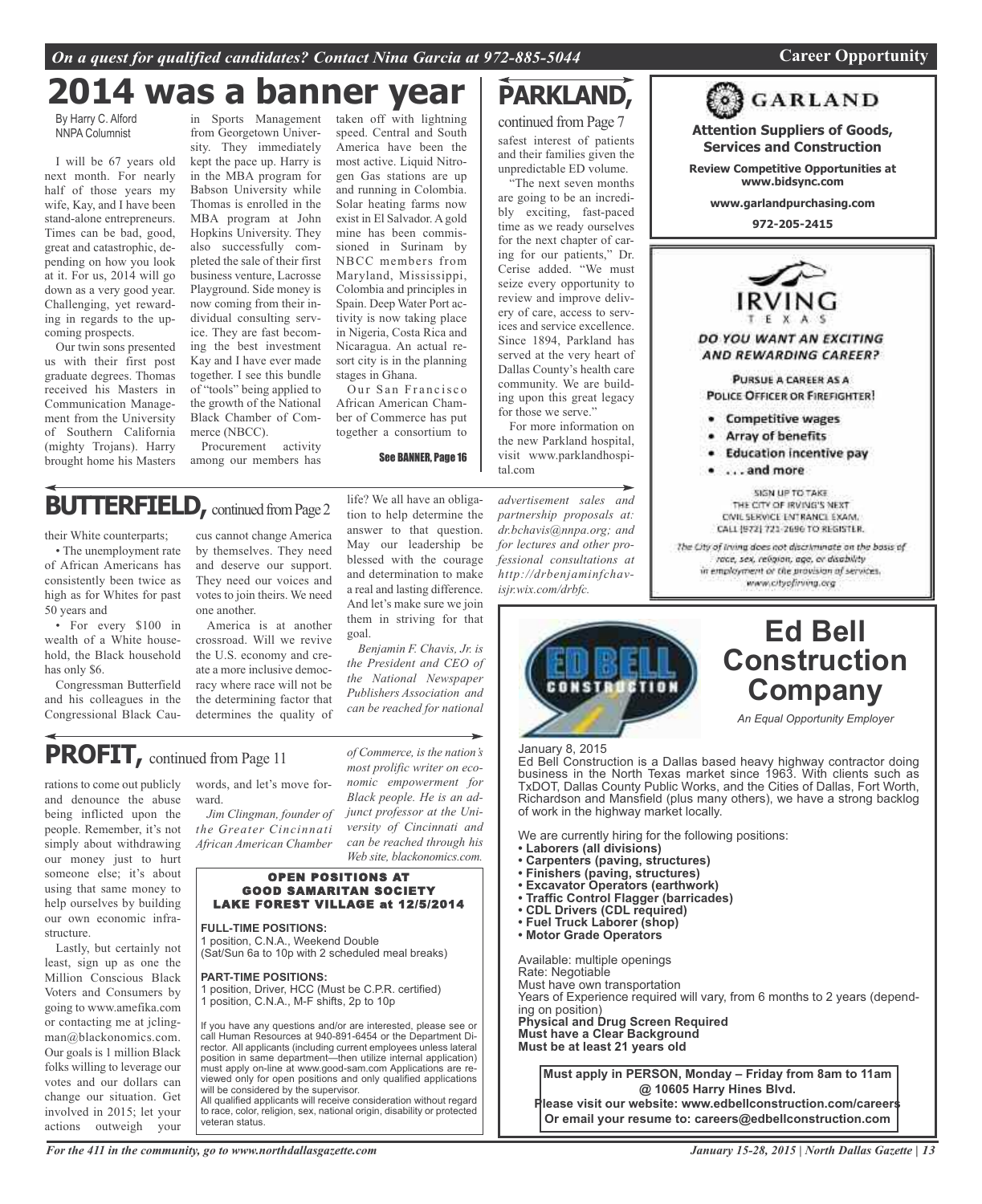### **AVENUE F CHURCH OF CHRIST IN PLANO**

#### **Mondays – Fridays In the New Year 2015**

Call 972-423-8833 for AF-FECT, Inc. or email: AF-FECTxInc@aol.com for counseling services, resources and assistance for job readiness and training programs for individuals.

#### **January 18, 2015 at 7:35 a.m.**

Join us this Sunday for our praise and worship services and receive a blessing from God.

### **January 21, 9:30 a.m.** You're invited to join us for

Bible study as we worship and praise God for His blessings.

#### **January 25, After Service**

Stop by for our Blood Pressure Clinic today, it's for your health. It's offered on the last Sunday of every month after morning and evening services.

Brother Ramon Hodridge, Minister of Education 1026 Avenue F Plano, TX 75074 972-423-8833 www.avefchurchofchrist.org

### **BETHEL BIBLE FELLOWSHIP CARROLLTON**

 $\mathcal{L}$  , and the set of the set of the set of the set of the set of the set of the set of the set of the set of the set of the set of the set of the set of the set of the set of the set of the set of the set of the set

**January 18, 2015** You're invited to our Sunday Morning "Prayer and Mediation" followed by Morning Worship Service at 10 a.m. See what God is doing through and with us in the New Year; you will be blessed.

**January 21, 7 p.m.** Join us in Wednesday's Prayer and Bible Study Class with Associate Pastor Brenda Patterson teaching on the subject of Spiritual Warfare. These are Hot Topics in Winter Months. We will learn what God says about critical issues and topics through the study of His word.

Dr. Terrance Woodson, Senior Pastor 1944 E. Hebron Parkway Carrollton, TX 75007

972-492-4300 ship.org

### **CHRIST COMMUNITY CHURCH IN RICHARDSON**

 $\mathcal{L}_\text{max}$  , which is a set of the set of the set of the set of the set of the set of the set of the set of the set of the set of the set of the set of the set of the set of the set of the set of the set of the set of

**January 18, 9:30 a.m. And 10:30 a.m. for**

**Morning Service** You're invited to our Morning Services as we worship, honor and praise God for His blessings and join us for Church School Classes at 10:30 a.m.

#### **January 21**

Join us at 12 Noon with Rev. Viveca Potter teaching on the Word of God; come back at 6:45 for prayer and stay for Senior Pastor Autry at 7:30 p.m. teaching the Word of God.

Dr. Terrence Autry, Senior Pastor George Bush Fwy at Jupiter Road on the Garland/Richardson Border 972-991-0200 www. c h rist c ommu n ityrichardson.com

#### **FELLOWSHIP CHRISTIAN CENTER CHURCH IN ALLEN "The Ship"**

 $\mathcal{L}_\text{max}$  , which is a set of the set of the set of the set of the set of the set of the set of the set of the set of the set of the set of the set of the set of the set of the set of the set of the set of the set of

### **Monday – Friday 9 a.m.-1 p.m.**

TheShip3C's Prayer Lines for those that are in need are 972-649-0566 and 972-649- 0567 or they may be submitted via email to: prayerline@theship3c.org

#### **January 18** Join us this Sunday for our praise and worship services at 9:30 a.m. at 1550 Edelweiss Drive in Allen and bring someone with you; you will be blessed.

**January 21**

You're invited to our Wednesday's 12 Noon-Day Live Prayer and Bible Study and/or our Wednesday Night Live Prayer and Bible Study at 7 p.m. to learn more about God's Word at Joycie Turner Fellowship Hall, 200 W. Belmont Drive in Allen.

### **January 24**

www.bethelbiblefellow-Calling All Youth! Join our Hype Sunday Worship (first service only) Service on our main campus at 200 West Belmont Drive and be blessed.

> Dr. W. L. Stafford, Sr., Ed.D. Senior Pastor 1550 Edelweiss Drive In Allen for Sunday Morning Worship. Admin. Building Address Is 200 W. Belmont Drive Allen, TX 75013 972-359-9956 www.theship3c.org

#### **BIBLE WAY COMMUNITY BAPTIST CHURCH**

 $\overline{\phantom{a}}$  , and the set of the set of the set of the set of the set of the set of the set of the set of the set of the set of the set of the set of the set of the set of the set of the set of the set of the set of the s

**January 18, 7:35 a.m.** Join us this Sunday for our praise and worship services and receive a blessing from God.

**January 21, 7 p.m.** You're invited to our Wednesday Bible Study to learn more about God's word and how it can lead and guide you.

Dr. Timothy Wilbert, Pastor 4215 North Greenview Drive Irving, TX 75062 972-257-3766 www.biblewayirving.org

### **MT. OLIVE CHURCH OF PLANO (MOCOP) January 18**

 $\mathcal{L}$  , and the set of the set of the set of the set of the set of the set of the set of the set of the set of the set of the set of the set of the set of the set of the set of the set of the set of the set of the set

Join us in Sunday School at 8:30 a.m.; stay for our Sunday prayer at 9:30 a.m. and our Worship Service at 10 a.m.

#### **January 21, 7 p.m.** You're invited to our Wednesday's Bible Study; you will learn what God has to say to us.

Pastor Sam Fenceroy Senior Pastor 300 Chisholm Place Plano, TX 75075 972-633-5511 www.mocop.org  $\mathcal{L}$  , and the set of the set of the set of the set of the set of the set of the set of the set of the set of the set of the set of the set of the set of the set of the set of the set of the set of the set of the set

### **NEW MOUNT ZION BAPTIST CHURCH**

**January 18** You're invited to join us for Early Morning Services at



7:30 a.m., followed by Sunday School at 9 a.m. and Morning Worship at 10:30 a.m.

### **January 21**

Join us for Wednesday's Bible Study and learn what God has to say to us.

Dr. Tommy L. Brown Senior Pastor 9550 Shepherd Road Dallas, Texas 75243 Phone: 214-341-6459 www.nmzb.org

### **SHILOH MBC IN PLANO**

 $\mathcal{L}_\text{max}$  , which is a set of the set of the set of the set of the set of the set of the set of the set of the set of the set of the set of the set of the set of the set of the set of the set of the set of the set of

**January 18,**

**8 a.m. and 11 a.m.** Come and worship with us this Sunday. God will greet us and bless us with words of wisdom as He leads and guide us in all truth and righteousness.

#### **January 21, 7 p.m.**

You're invited to our Wednesday's Bible Study to learn more about God's Word.

Dr. Isaiah Joshua, Jr. Senior Pastor 920 E. 14th Street Plano, TX 75074 972-423-6695 www.smbcplano.org

### **THE INSPIRING BODY OF CHRIST CHURCH**

 $\overline{\phantom{a}}$  , and the set of the set of the set of the set of the set of the set of the set of the set of the set of the set of the set of the set of the set of the set of the set of the set of the set of the set of the s

#### **January 18, 7:30 and 11:30 a.m.** You're invited this Sunday to our praise and worship service as we honor and magnify God's Holy name;

and receive a blessing from

Him.

**January 19, 7 p.m.** Join us in Monday School as we learn what God has to say to us.

**January 23, 7 p.m.** All men are invited to join us for Men's Fellowship night. What is God saying to us?

Pastor Rickie Rush 7701 S Westmoreland Road Dallas, TX 75237 972-372-4262 www.Ibocchurch.org

### **MT. OLIVE CHURCH OF PLANO**

300 Chisholm Pl. Plano, TX 75075 972-633-5511

### Answers you need, Hope for today is waiting for you...



*For the 411 in the community, go to www.northdallasgazette.com*

### **Church Happenings www.NorthDallasGazette.com**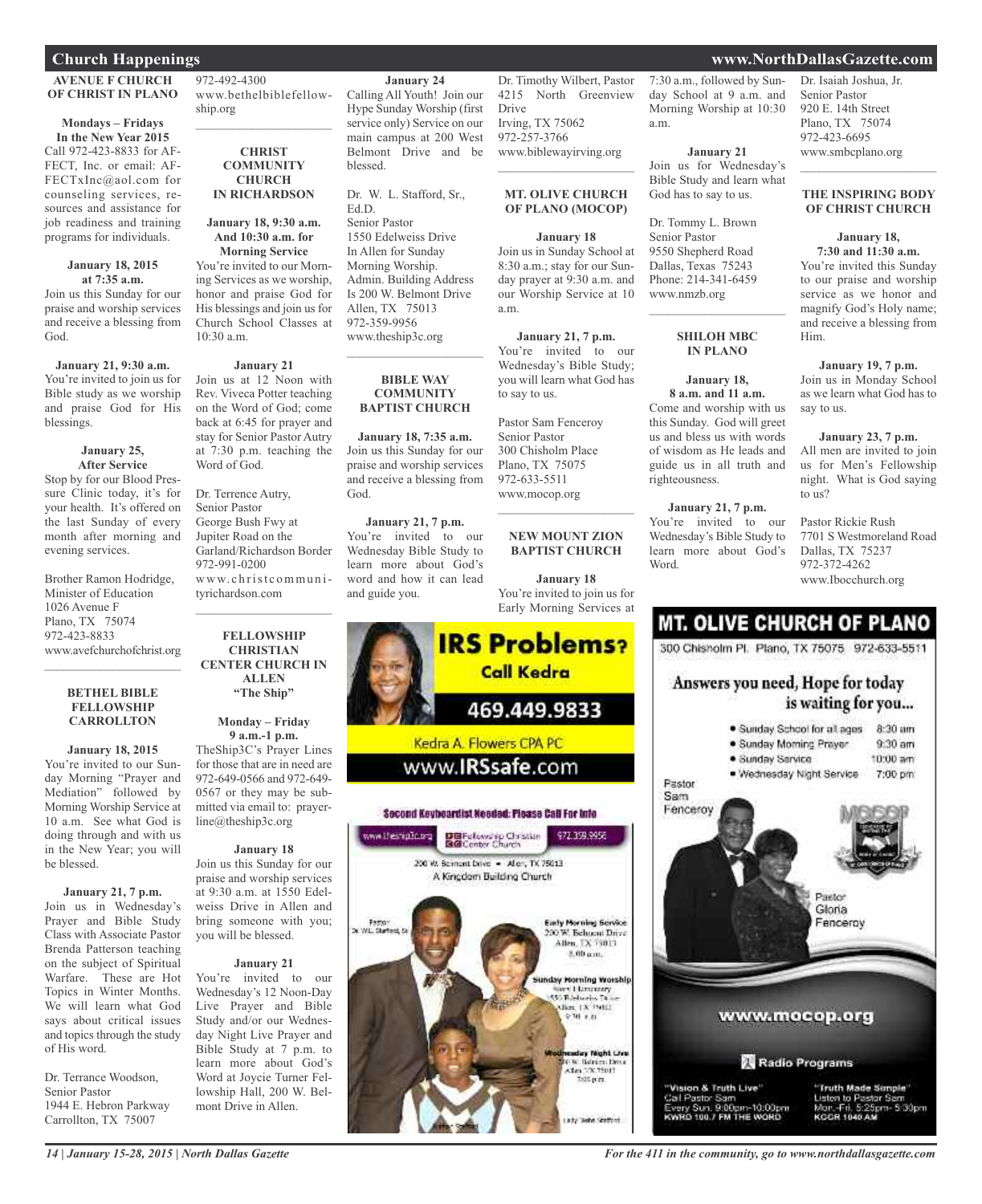### **www.NorthDallasGazette.com Church Directory**

# **Thank God for Dr. M.L. King,**



*northdallasgazette.com to sign up for Sister Tarpley's weekly electronic newsletter.*

January 15, 1929, is the day that Martin Luther King came into this world, and on January 19, 2015, our nation will celebrate the life of Dr. Martin Luther King, Jr., a Nobel Peace Prize winner in 1968 at age 35, for his contributions to our nation and to the world.

Dr. King (January 15, 1929-April 4, 1968) was born Michael Luther King, Jr., but later he had his name changed to Martin. His grandfather began the family's long tenure as pastors of the Ebenezer Baptist Church in Atlanta honoring and praising God, he served from 1914 to 1931.

Dr. King's father served from then until his death; and from 1960 until his death Dr. Martin Luther King, Jr. acted as co-pastor.

Dr. King attended segregated public schools in Georgia, graduating from high school at the age of 15; he received his B. A. degree

in 1948 from Morehouse College, a distinguished Negro institution of Atlanta from which both his father and grandfather had graduated.

After three years of theological study at Crozer Theological Seminary in Pennsylvania where he was elected president of a predominantly white senior class, he was awarded the B.D. in 1951. Dr. King received his doctorate degree in 1955.

In Boston he met and married Coretta Scott, a young woman of uncommon intellectual and artistic attainments. Two sons and two daughters were born into the family.

In 1954, Reverend Martin Luther King, Jr. became pastor of the Dexter Avenue Baptist Church in Montgomery, Alabama and he was a member of the executive committee of the National Association for the Advancement of Colored People, the leading organization of its kind in the nation.

In December 1955 he accepted the leadership of the first great Black nonviolent demonstration of contemporary times in the United

States; the bus boycott ference (SCLC), an organilasted 382 days.

On December 21, 1956, after the Supreme Court of the United States had declared unconstitutional the laws requiring segregation on buses, Blacks and Whites rode the buses as equals.

In 1957 he was elected president of the Southern Christian Leadership Con-







*Ramon Hodridge, Minister*

*Radio Program @ 7:30 am on KHVN 970 AM Sunday Mornings*

1026 Avenue F • Plano, TX 75074 972-423-8833 www.avefchurchofchrist.org



**BEAT GUILDING TAYIOR** 

**SERVICE** 

**UPE ON LALL TOU AM** 

**MORDAY SCHARM** 

**Arts's differential** 

**HROBBAN** 

zation formed to provide new leadership for the now burgeoning civil rights

The ideals for this organization he took from Christianity; its operational techniques from Gandhi.

movement.

In the eleven-year period between 1957 and 1968, Dr. King traveled over six million miles and spoke over

twenty-five hundred times, appearing wherever there was injustice, protest, and action; and meanwhile he wrote five books as well as numerous articles.

In these years, he led a massive protest in Birmingham, Alabama, that caught the attention of the entire world, providing what he called a coalition of conscience.

Dr. King planned voter registration drives in Alabama and he directed the peaceful march on Washington, D.C., of 250,000 people to whom he delivered his address, "l Have a Dream", he conferred with President John F. Kennedy and campaigned for President Lyndon B. Johnson.

He was awarded five honorary degrees; was named Man of the Year by Time magazine in 1963; and became not only the

symbolic leader of American Blacks but also a world figure.

At the age of thirty-five, Dr. Martin Luther King, Jr., was the youngest man to have received the Nobel Peace Prize. When notified of his selection, he announced that he would turn over the prize money of \$54,123 to the furtherance of the civil rights movement.

Christian Wisdom and Quotes: It is impossible for a person not to be puffed up by his good works unless he has first been deflated and destroyed by suffering and evil to the point that he knows that he is worthless and that his works are not his but God's.

"Injustice anywhere is a threat to justice everywhere." — Martin Luther King Jr.



Worship Times: 8 and 11 a.m. Sunday School: 9:45 a.m. Mid-week: Wednesday at 7:00 p.m. Youth Church: Every 3rd, 4th, and 5th Sunday at 10:45 a.m. AWANA: Wednesday at 6:30 p.m. Contact Information: 972-423-6695 www.smbcplano.org